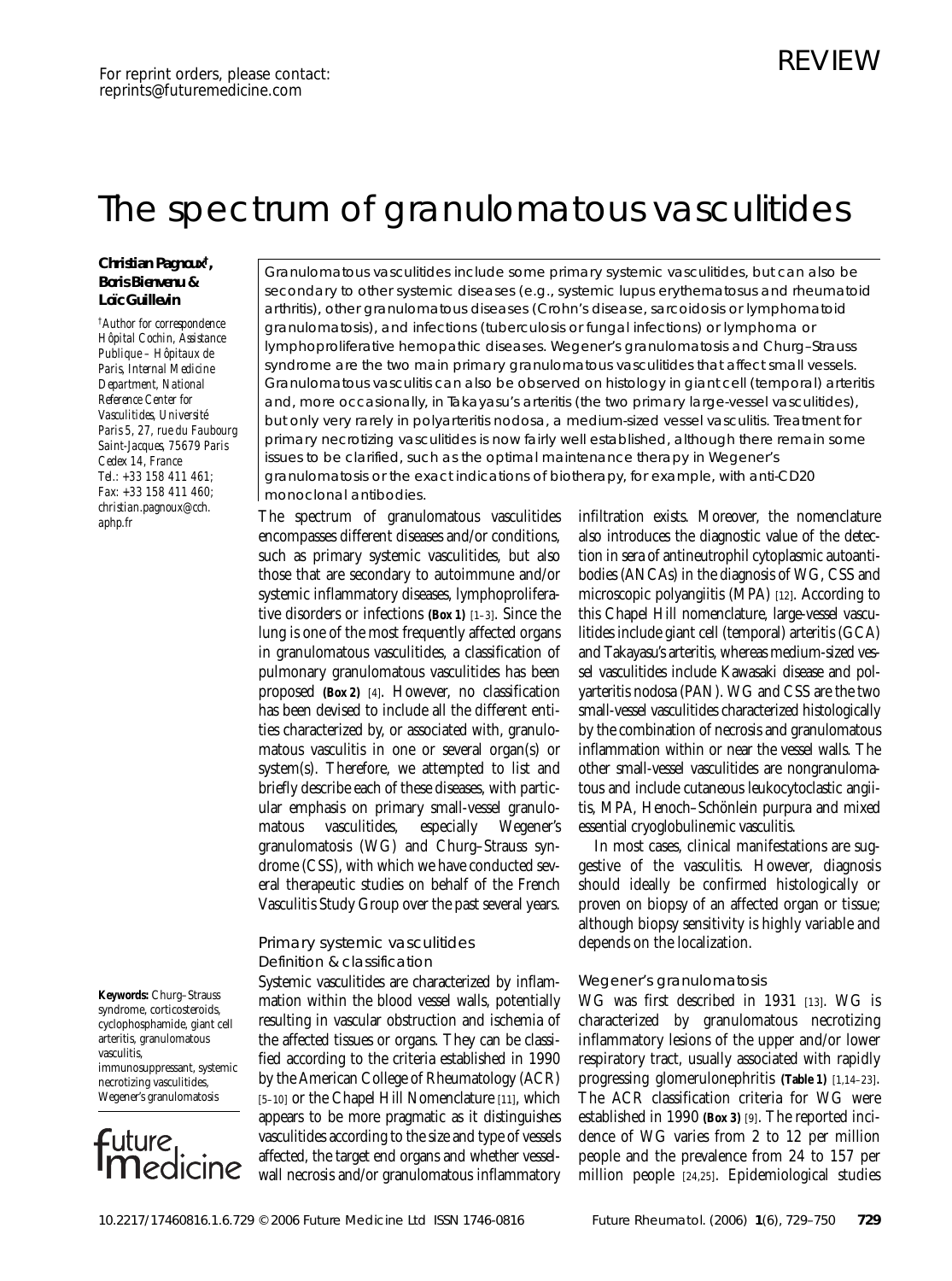revealed that exposure to some environmental agents, such as silica, dust, cattle, hard metals or organic solvents, was noted prior to diagnosis in some WG patients, but represented less than 10% of all cases [25,26]. Hence, the precise cause(s) of WG remain(s) unknown.

Granulomatous ear, nose and throat (ENT) lesions are the most typical manifestations of the disease, noted in 75–99% of patients at diagnosis, with crusting rhinitis, sinusitis, chronic otitis media, saddle-nose deformity and/or nasal septum perforation **(Figure 1)** [14,20].

| Box 1. Differential diagnosis of granulomatous vasculitis.                                                                                                                                                                                                                                                                                               |
|----------------------------------------------------------------------------------------------------------------------------------------------------------------------------------------------------------------------------------------------------------------------------------------------------------------------------------------------------------|
| Primary systemic vasculitides                                                                                                                                                                                                                                                                                                                            |
| Large-vessel vasculitides<br>• Giant cell arteritis<br>• Takayasu's arteritis                                                                                                                                                                                                                                                                            |
| Medium-sized vessel vasculitides<br>• Polyarteritis nodosa*                                                                                                                                                                                                                                                                                              |
| Small-vessel vasculitides<br>• Wegener's granulomatosis<br>• Churg-Strauss syndrome                                                                                                                                                                                                                                                                      |
| Systemic granulomatosis with vasculitis                                                                                                                                                                                                                                                                                                                  |
| • Lymphomatoid granulomatosis<br>• Sarcoidosis<br>• Crohn's disease                                                                                                                                                                                                                                                                                      |
| Lymphoproliferative diseases with possible (mainly cutaneous) granulomatous vasculitis                                                                                                                                                                                                                                                                   |
| • Lymphoma<br>• Follicle center cell lymphoma<br>• Large B-cell lymphoma<br>• Secondary cutaneous T-cell lymphoma<br>• Mycosis fungoides<br>· Subcutaneous panniculitis-like T-cell lymphoma<br>· Small/medium pleomorphic T-cell lymphoma<br>· Cryoglobulinemia due to either lymphocytic lymphoma or Waldenström's macroglobulinemia                   |
| Inflammatory & autoimmune disorders                                                                                                                                                                                                                                                                                                                      |
| • Rheumatoid arthritis<br>• Systemic lupus erythematosus<br>· Sjögren's syndrome                                                                                                                                                                                                                                                                         |
| Infections with possible granulomatous vasculitist                                                                                                                                                                                                                                                                                                       |
| Virus<br>• Herpes simplex virus<br>• Varicella zoster virus<br>• Hepatitis C virus<br>$\cdot$ HIV                                                                                                                                                                                                                                                        |
| Bacteria<br>• Tuberculosis<br>Mycobacterium avium intracellulare<br>• Leprosy of tuberculoid type<br>• Staphylococcus aureus (role in Wegener's granulomatosis?)<br>• Streptococcus spp.                                                                                                                                                                 |
| *For some authors, and probably in the next classification criteria for vasculitides, the presence of granulomatous<br>lesions should be considered as an excluding criterion for polyarteritis nodosa.<br><sup>‡</sup> Other infections that may induce or be associated with granulomatous lesions, but without vasculitis, are not<br>mentioned here. |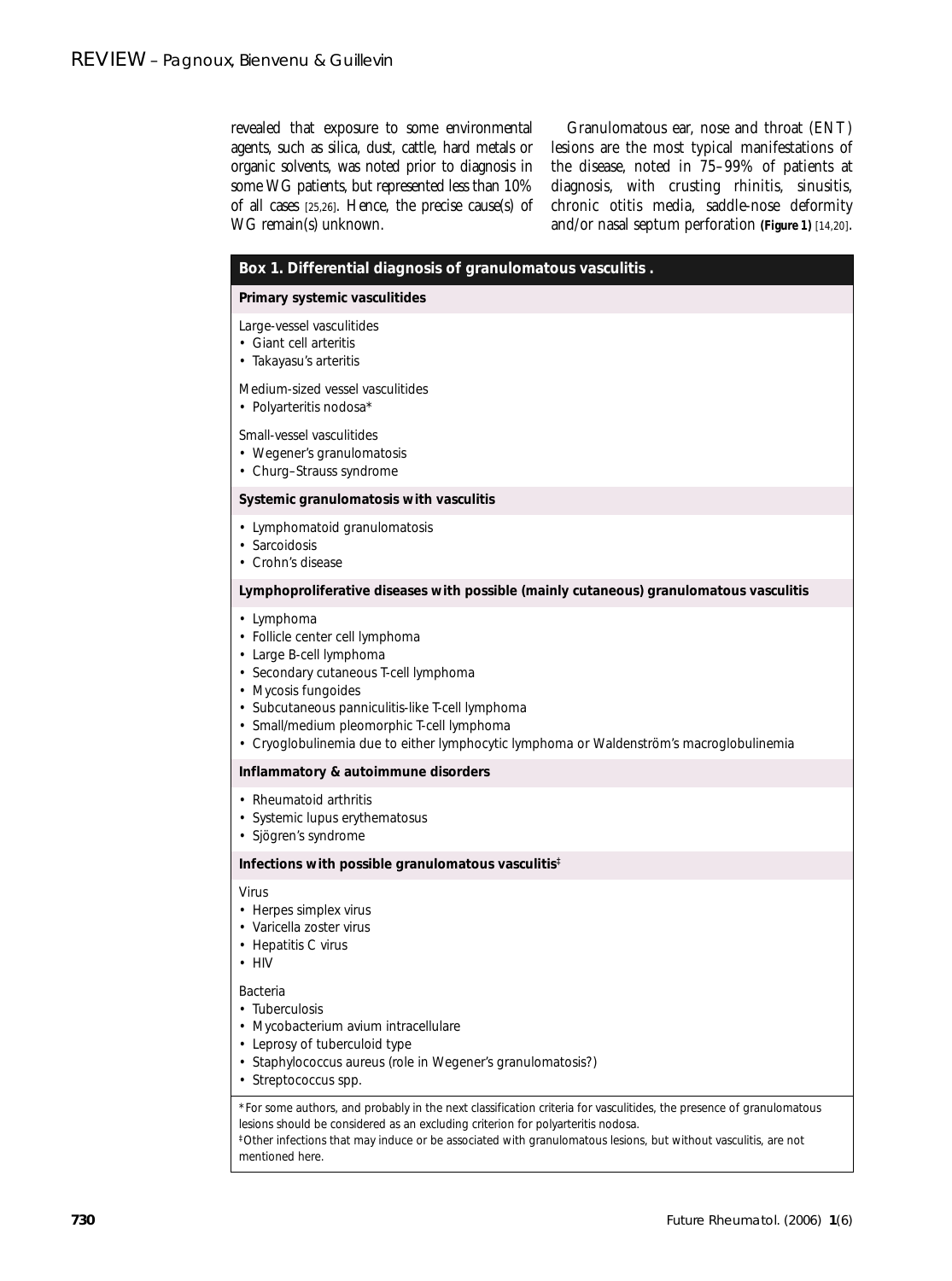# **Box 1. Differential diagnosis of granulomatous vasculitis (cont.).**

#### *Fungal infections*

Fungal infections

- Bronchopulmonary aspergillosis (bronchocentric granulomatosis)
- Mucormycosis (rhino-cerebritis)
- Coccidioidomycosis

#### *Miscellanous*

- Cerebral primary (granulomatous) angiitis
- Drugs (carbimazole, phenytoin, propylthiouracil, potassium iodide and leukotriene modifiers induced Churg–Strauss syndrome)
- Toxic (cocaine and insoluble cellulose particles)
- Type 1 BARE lymphocyte syndrome (transporter for antigen presentation deficiency)
- Mediterranean fever

*\*For some authors, and probably in the next classification criteria for vasculitides, the presence of granulomatous lesions should be considered as an excluding criterion for polyarteritis nodosa.* ‡*Other infections that may induce or be associated with granulomatous lesions, but without vasculitis, are not* 

*mentioned here.*

Two thirds of patients have pulmonary involvement. Bilateral parenchymal nodules, excavated in half of cases **(Figure 2)**, and/or alveolar hemorrhage in 8–12% of patients are the more characteristic manifestations [19,22]. Rapidly progressive glomerulonephritis, also termed necrotizing crescentic glomerulonephritis, is the third main manifestation of WG, noted in 40–100% of patients, depending on the series [16,27]. Neurological involvement occurs in 11–64% of cases [19,28], and is mainly represented by mononeuritis multiplex (79% of the patients with peripheral neuropathy), then sensorimotor polyneuropathy [27,28]. CNS involvement is rare and can be found in 6–13% of patients, and usually occurs later in the course of the disease [29]. Cardiac involvement is reported with a frequency varying between 0–12% [14,19]. Skin lesions occur in 10–50% of patients, with palpable purpura of the legs and feet being the most frequent manifestation [3,30]. Necrotic papules on the extensor surfaces of the limbs,

#### **Box 2. Pulmonary granulomatous vasculitis.**

- Wegener's granulomatosis
- Churg–Strauss syndrome (allergic angiitis and granulomatosis)
- Lymphomatoid granulomatosis
- Benign lymphocytic angiitis and granulomatosis
- Granulomatous vasculitis associated with sarcoidosis and necrotizing sarcoid granulomatosis
- Bronchocentric granulomatosis
- Granulomatous vasculitis-associated infectious granulomas (tuberculosis and fungal infections)

*Taken from Dreisin* [4]*.*

nodules or extensive and painful cutaneous ulcerations are less frequent, but sometimes more suggestive of disease.

Although their precise definitions and appellation are not widely accepted at present, at least two different forms of WG may be distinguished: systemic/generalized/severe forms and localized/limited forms. Systemic WG is represented by kidney involvement, alveolar hemorrhage, involvement of one or more other vital organ(s), or less severe manifestation(s), but with general systemic symptoms such as fever and/or weight loss. Limited disease corresponds to WG whose manifestations remain limited mostly to the upper respiratory tract or, more rarely, the skin (i.e., are not life threatening) [31]. These latter limited/localized forms represent less than a third of all WG cases and occur mostly in women who are slightly younger than those with systemic WG [2,20,22,32]. The detection of ANCA in sera can help in the diagnosis of WG [33]. Indeed, 90% of patients with systemic WG have cytoplasmic antineutrophil cytoplasmic antibody (C-ANCA), with a diffuse cytoplasmic immunofluorescence pattern, and antiproteinase 3 (PR3) specificity, but only 50–78% of the limited forms present with these antibodies [22,34]. These forms also appear to differ histologically; systemic WG is associated more with predominant vasculitic lesions and localized WG with marked granulomatous features; possibly due to the more central role of T-helper (Th)2 T-lymphocytes in the former and Th1 T-lymphocytes in the latter [22,35–39].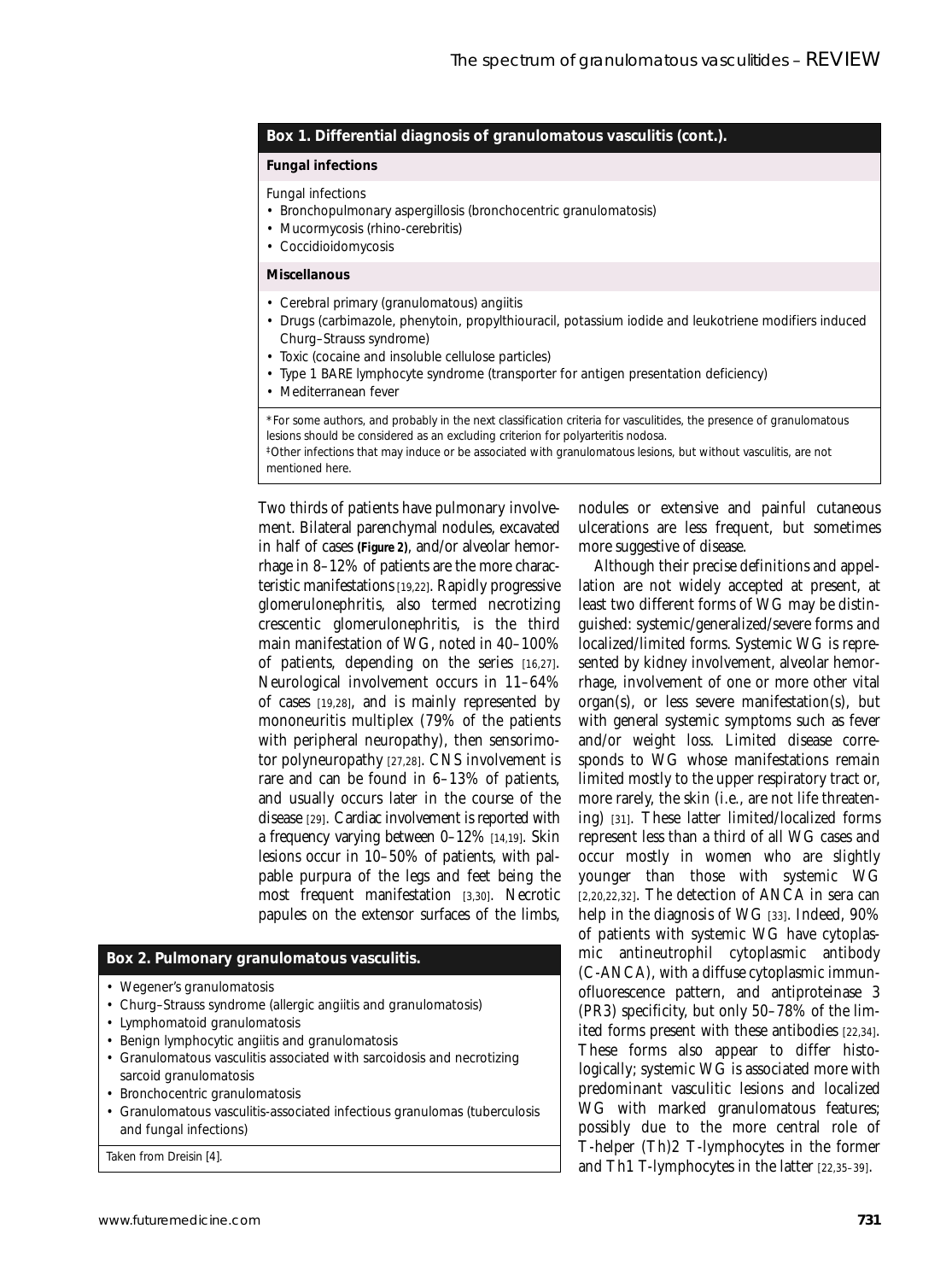**Table 1. Frequencies of organ/system involvement in, or manifestations of, Wegener's granulomatosis.**

| n               | Organ/system involved or manifestation (%) |          |               |       |     |             |            |            | Ref.   |
|-----------------|--------------------------------------------|----------|---------------|-------|-----|-------------|------------|------------|--------|
|                 | <b>ENT</b>                                 | Lung     | <b>Kidney</b> | Heart | GI  | <b>Skin</b> | <b>CNS</b> | <b>PNS</b> |        |
| 18              | 94                                         | 100      | 100           | 44    |     | 67          | 44         | 67         | $[16]$ |
| 50              | 56/38/16*                                  | 38/24/6# | 74            | 4     |     | 30          |            | 14         | $[17]$ |
| 56              | 89/52/26                                   | 48/81/78 | 25/67/78      | 11/28 | 24  | 46/17       | 7          | 29/7       | [1]    |
| 56 <sup>§</sup> | 80                                         | 61       | 80            | 20    | 5   | 34          | 13         | 23         | $[18]$ |
| 85              | 91                                         | 94       | 85            | 12    |     | 45          |            |            | $[19]$ |
| 155             | 93.5                                       | 55       | 53.5          | 12.9  |     | 23.2        |            | 20.6       | $[20]$ |
| 158             | 92                                         | 85       | 72            | 6     |     | 46          | 8          | 15         | [2]    |
| 180             | 77                                         | 60       | 54            | 1.7   | 1.7 | 20          | 8.9        | 8.9        | $[22]$ |
| 216             | 87                                         | 69       | 48            | 2.8   | 6.5 | 12          | 8.3        |            | $[23]$ |
| 265             | 75                                         | 63       | 60            | $<$ 4 |     | 25          |            |            | $[14]$ |
| 701             | 51/68/43*                                  | 62       | 38            |       |     | 27          |            |            | $[15]$ |

*\*Patients with rhinitis/sinusitis/otitis (%).*

‡*Patients with lung nodules/alveolar hemorrhage/pleuritis (%).* 

§*Autopsy study (autopsy was performed on 54 of the 56 patients). Percentages refer to: clinical manifestations noted prior to death/presence of granulomas/arteritis observed during post-mortem histological examination.*

*ENT: Ear, nose and throat; GI: Gastrointestinal tract; PNS: Peripheral nervous system.*

Despite this, localized WG is not easier to treat than systemic WG [40]. It is marked by frequent relapses and can evolve at any time into a more systemic disease. Conversely, once lifethreatening manifestations have been treated and controlled, systemic WG can further evolve as a localized, but often persistent, form, as demonstrated with crusting rhinitis or subglottic stenosis [41]. Voswinkel and colleagues found some structural homologies to PR3–ANCA-encoding genes in *VH* genes of immunoglobulin heavy chains from granulomatous lesions [42]. These results suggest that selection and affinity maturation of potentially ANCA-producing autoreactive B cells may start in granulomatous

# **Box 3. Wegener's granulomatosis: American College of Rheumatology Criteria (1990) [9].**

For purposes of classification, a patient shall be said to have Wegener's granulomatosis if at least two of these four criteria are present. The presence of any two or more criteria yields a sensitivity of 88.2% and a specificity of 92%.

- Nasal or oral inflammation: development of painful or painless oral ulcers, or purulent or bloody nasal discharge
- Abnormal chest radiograph: chest radiograph showing the presence of nodules, fixed infiltrates or cavities
- Urinary sediment: microhematuria (more than five red blood cells per high-power field) or red cell casts in urine sediment
- Granulomatous inflammation on biopsy: histological changes demonstrating granulomatous inflammation within the wall of an artery or in the perivascular or extravascular area (artery or arteriole)

lesions, favoring disease progression from ANCA-negative localized to ANCA-positive generalized WG.

Nasal and/or sinus biopsy is easy to perform, but only 20 and 50% of the results, respectively, contribute to diagnosis [43]. Tracheal biopsy in cases of subglottic lesions with stenosis contribute to diagnosis in less than 18% of the cases [44]. Cutaneous biopsy often reveals small-vessel leukocytoclastic vasculitis, which is unfortunately nonspecific. Skin nodules coincide with necrotizing or granulomatous vasculitis of medium-sized arterioles or, most often, with extravascular granulomas [3,45,46]. Biopsy of lung nodules contributes more often to diagnosis, demonstrating necrotizing vasculitis in up to 60% of cases, sometimes in association with vascular or extravascular granuloma **(Figure 3)**, but these biopsies are sometimes only feasible on open-lung surgery. Mark and colleagues described three different and timely consecutive types of lung lesions in WG [47]: micronecrosis (microabscesses) in areas of necrosis with surrounding giant cells and neutrophils; macronecrosis (widespread necrosis), corresponding to the progression of necrosis in a diffuse geographic pattern with more consistent giant cell and neutrophilic infiltrates; and, finally, fibrosis at the healing stage. In cases of alveolar hemorrhage, a lung biopsy may demonstrate diffuse alveolar infiltrate and hemorrhage, with varying degrees of necrotizing capillaritis and some granulomatous inflammation.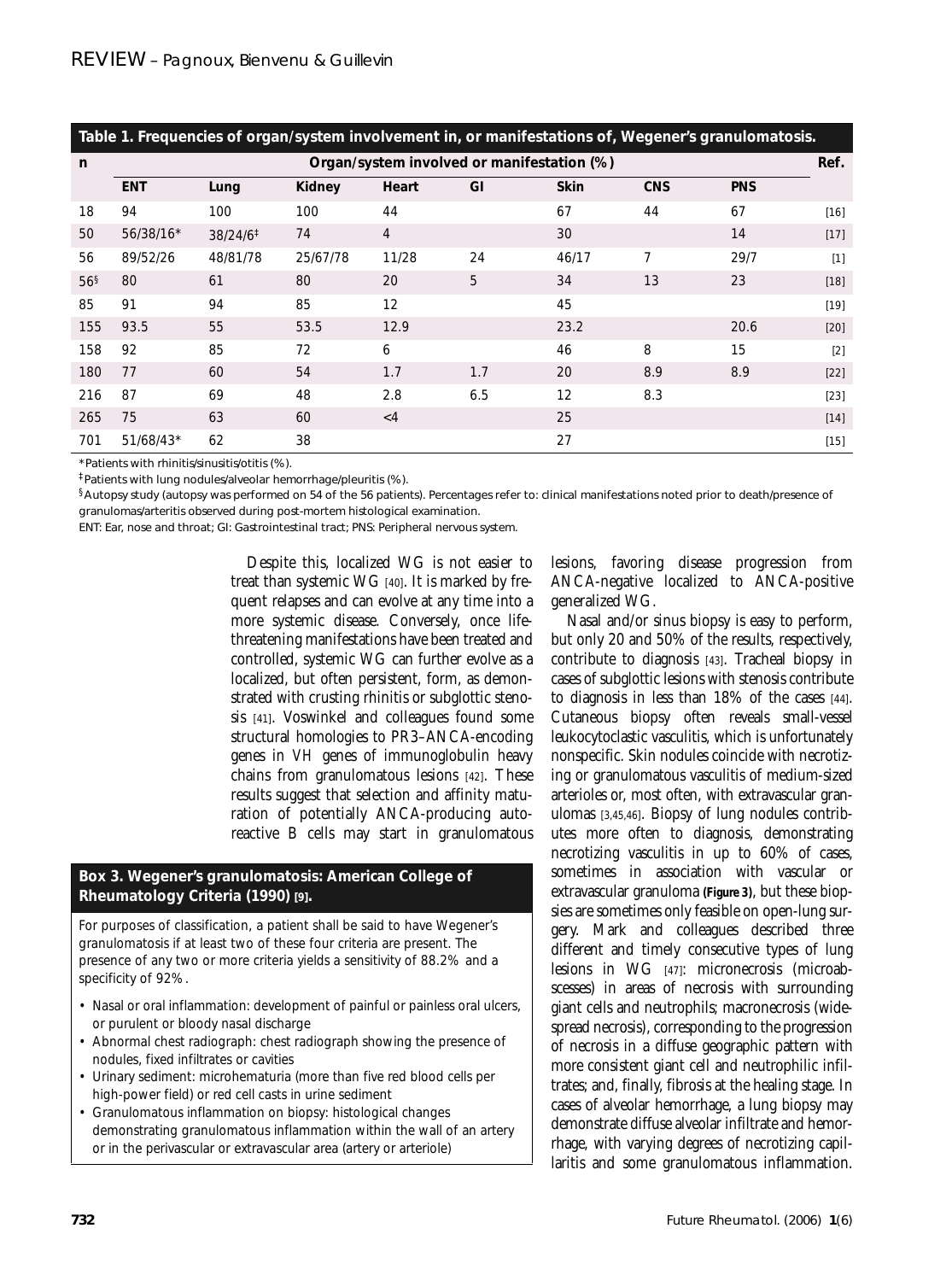**Figure 1. Granulomatous orbital pseudo-tumor in a patient with Wegener's granulomatosis (orbital-computed tomography scan).**



Neuromuscular biopsy, especially of the peroneal muscle and nerve branches, yields a diagnostic sensitivity of 60%, but is limited by the potential definitive sensitive sequella of the procedure [48].

Although the precise cause of WG remains unknown, ANCAs are considered to be a useful immunological marker for WG diagnosis. Over the last decade, some *in vitro* data and animal models have supported their possible direct pathogenic role in disease. PR3 is a 29-kDa neutrophil serine protease, encoded by a single

**Figure 2. Lung-cavitated nodule in a patient with Wegener's granulomatosis (thoracic computed tomography scan 2D reconstruction).**



gene, located in chromosome 19p13.3. This protein is stored physiologically in granules of human neutrophils and monocytes. Following tumor necrosis factor (TNF)-α priming, neutrophils express the ANCA target antigen on their cell membrane, making it accessible for interaction with ANCA [49]. Thereafter, ANCAs promote neutrophil adhesion to endothelial cells and their lysis. Furthermore, ANCAs can also activate monocytes, which results in enhanced production of reactive oxygen species [50]. Pfister and colleagues demonstrated that local inflammation, induced by intradermal injection of  $\text{TNF-}\alpha$  into mice, triggered a stronger subcutaneous panniculitis in the presence of passively transferred systemic PR3-ANCA [51]. Anti-endothelial cell antibodies in WG might also play a pathogenic role [52,53].

However, the primary mechanisms leading to the synthesis of ANCA and the stimulus leading to the formation of granulomas in WG are not fully understood. Pendergraft and colleagues demonstrated in mice that immunization with the middle region of the protein derived from the antisense DNA strand of PR3 (cPR3) resulted in production of antibodies not only to cPR-3, but also to PR3 [54], binding to each other, thus, indicating idiotypic relationships. By comparing protein gene sequences, the authors suggested that these anti-cPR3 antibodies might be produced *in vivo* as a response to various microbials, such as *Staphyloccus aureus*, which would cross-react with the autoantigen (cPR3). Recently published data by Csernok and colleagues demonstrated that PR3 can induce the maturation of dendritic cells via the protease-activated receptor-2 pathway *in vitro* [55]. These dendritic cells thereby become fully competent antigen-presenting cells and can induce the stimulation of PR3-specific CD4+ T cells, which produce interferon-γ, as a Th1-like autoimmune response, potentially favoring granuloma formation. Hypothetically, the activation of CD4+ T cells via this pathway could also be the initial step towards ANCA production by plasma cells. In WG lesions and granulomas, Mackiewicz and colleagues observed that local tissue macrophages are driven to perfusion cells and foreign-body giant cells owing to an unknown stimulus, and that, despite macrophage activation and continuing maturation to professional scavenger receptor (MARCO) and meltrin-positive multinuclear giant cells, macrophages still contain partially undigested cell and tissue debris [56]. These results suggest that, in the absence of any identified exogenous foreign bodies or evidence of microbes,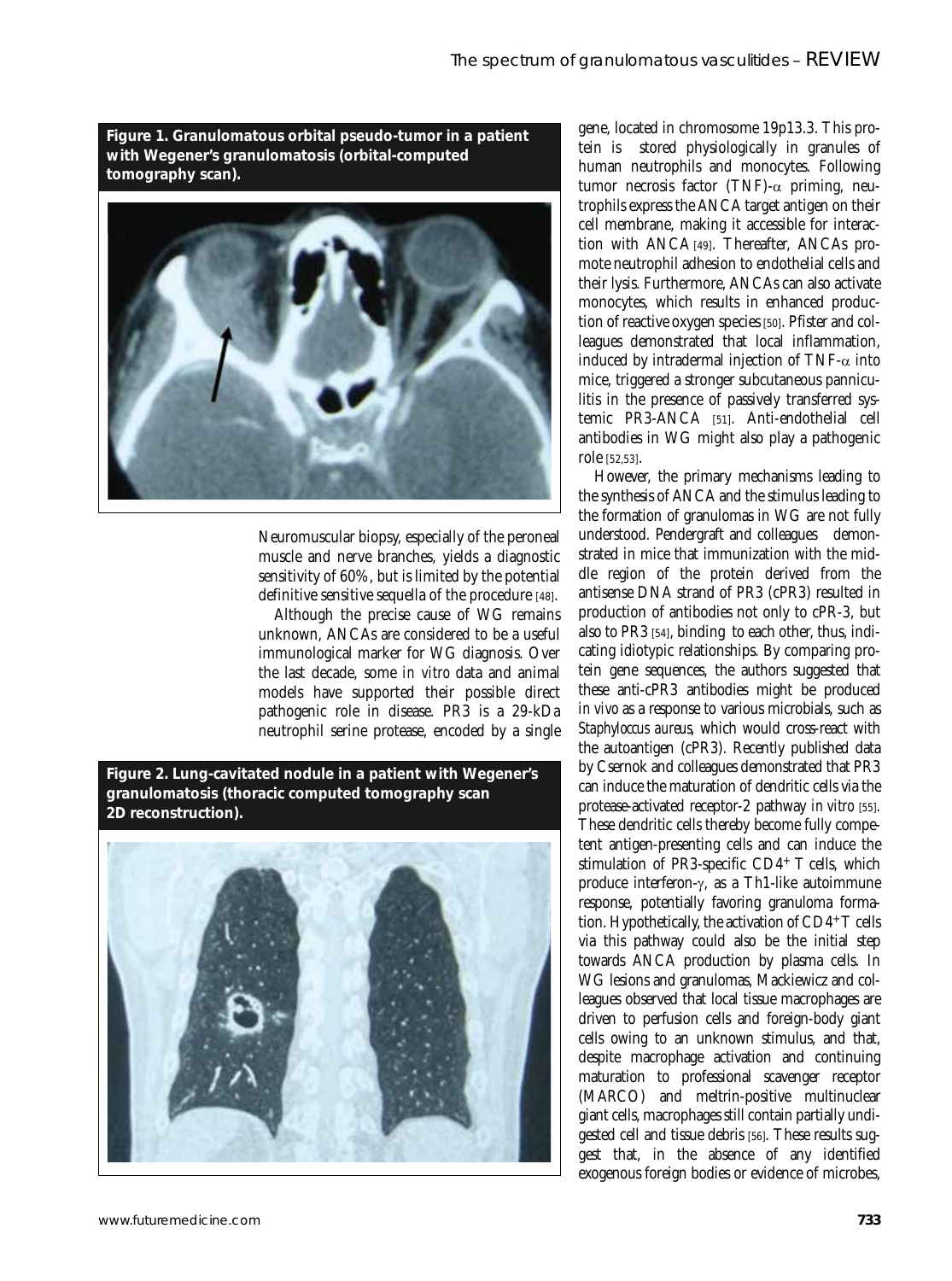**Figure 3. Granulomatous inflammation on a lung biopsy in a patient with Wegener's granulomatosis.**



an overwhelming production of endogenous tissue debris may act as an inducing stimulus for granuloma formation, and/or that macrophage ability to clear apoptotic neutrophils and debris is altered, as in patients with systemic lupus erythematosus [57].

## *Churg–Strauss syndrome*

The terms allergic and granulomatous angiitis are sometimes used to describe conditions suggesting CSS. The disorder is characterized by pulmonary and systemic small-vessel necrotizing vasculitis, vascular and/or extravascular granulomas, hypereosinophilia and tissue infiltration by eosinophils, occurring in individuals with asthma and allergic rhinitis [58,59]. The annual incidence ranges between 0.9 and 4 per million inhabitants, according to location and the classification criteria used, whereas its prevalence ranges between 10.7 and 13 per million [24,60]. Various triggering and/or precipitating factors, such as inhaled allergens, vaccinations, desensitization, drugs or infections (parasitic or bacterial), have been suspected in the etiology of some cases [36].

# **Box 4. Churg–Strauss syndrome: American College of Rheumatology criteria (1990) [10].**

In a patient with vasculitis, four of these six criteria permit a grading of Churg–Strauss syndrome, with 85% sensitivity and 99.7% specificity.

- Asthma
- Blood eosinophilia >10%
- Mono or polyneuropathy
- Moving pulmonary infiltrations
- Sinus pain or opacity
- Extravascular eosinophils on biopsy

The ACR published its classification criteria for CSS **(Box 4)** [10]. The mean age at the time of diagnosis is 48 years, with a sex ratio of approximately 1:1. General symptoms, such as fever or weight loss, are present in most patients. Asthma is the central clinical feature **(Table 2)** [61–66], whereas 38–77% of patients have transient and patchy pulmonary infiltrates. A more diffuse interstitial infiltrative pattern or bilateral nodular infiltrates without cavitation are seen rarely; 70% of the patients have a history of allergic rhinitis or sinus polyposis, and 50–78% present with peripheral neuropathy, essentially mononeuritis multiplex [67,68]. Heart involvement is noted in up to 60% of patients [58], and represents the major cause of mortality, accounting for 48% of all deaths [69,70]. Skin lesions occur in 40–75% of patients. Palpable purpura (often necrotic) on the legs and feet is the most frequent of these manifestations and is observed in half of patients with skin involvement. Cutaneous nodules (a third of patients) or papules, sometimes with an urticarial appearance, are also common and are localized mostly on the limbs or fingers. Various other skin lesions have been reported: maculopapules resembling erythema multiforme, ulcerations, livedo reticularis, patchy and migratory urticarial rashes, nail-fold infarctions, deep pannicular vasculitis and facial edema [3,71]. Digestive tract symptoms, including abdominal pain, diarrhea and bleeding, have been reported in 37–62% of CSS patients [72], and kidney disease in 16–49%, usually presenting as a focal segmental glomerulonephritis with necrotizing features including crescents [73–75].

Biologically, CSS is characterized by elevated serum immunoglobulin (Ig)E and peripheral blood eosinophilia, with various degrees of activation [76] thought to be hallmarks of Th2 lymphocyte responses (characterized by interleukin [IL]-4, -5 and -13 production). In addition, ANCAs are detected in 38–50% of patients and usually generate a perinuclear immunofluorescent labeling pattern, termed to P-ANCA, that is most frequently specific to myeloperoxidase (MPO) [74,75]. According to Lanham, the pathophysiology of CSS can be divided into three aspects corresponding to the three main phases of the natural history of the disease [65]:

- Pathogenesis of asthma, involving Th2 lymphocytes [77–79];
- Pathogenic role of P-ANCA anti-MPO in the occurrence of vasculitis lesions;
- Finally, potential pathogenetic role of eosinophils infiltrating tissues.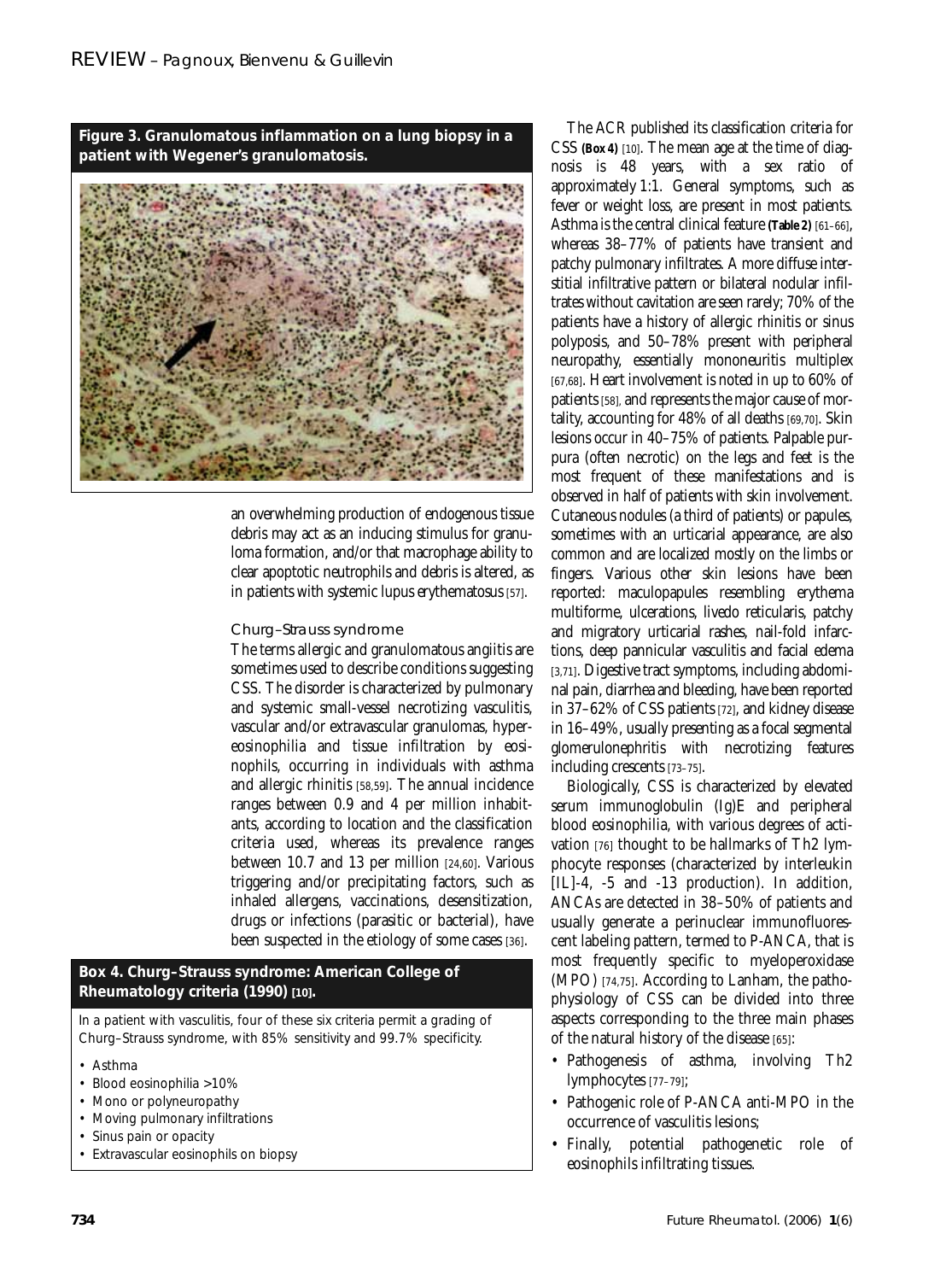| Table 2. Frequencies of organ/system involvement in, or manifestations of, Churg-Strauss syndrome. |        |        |                                       |             |    |            |            |            |      |
|----------------------------------------------------------------------------------------------------|--------|--------|---------------------------------------|-------------|----|------------|------------|------------|------|
| Organ/system involved or manifestation (%)<br>n                                                    |        |        |                                       |             |    |            |            |            | Ref. |
|                                                                                                    | Asthma | Kidney | Heart                                 | <b>Skin</b> | GI | <b>ENT</b> | <b>CNS</b> | <b>PNS</b> |      |
| 12                                                                                                 | 100    | 8      | 42                                    | 67          | 8  | 83         | 8          | 92         | [61] |
| 16                                                                                                 | 100    | 49     | 47                                    | 48          | 59 | 70         |            | 66         | [65] |
| 20                                                                                                 | 100    | 35     | 50                                    | 75          | 50 | 45         |            | 65         | [63] |
| 30                                                                                                 | 100    | 20     | 16                                    | 67          | 17 | 70         |            | 63         | [62] |
| 32                                                                                                 | 100    | 12.5   | 37.5                                  | 81          | 44 |            | 6          | 28         | [66] |
| 96                                                                                                 | 100    | 26     | 14 (Myocarditis)<br>23 (Pericarditis) | 51          | 33 | 61         | 8.3        | 78         | [64] |

*ENT: Ear, nose and throat; GI: Gastrointestinal tract; PNS: Peripheral nervous system.*

P-ANCA anti-MPO have been shown to activate TNF-α-primed neutrophils *in vitro*, leading to the production of reactive oxygen metabolites and the release of lysosomal proteolytic enzymes, including MPO, thereby permitting the cascade of events that lead to vasculitis [80]. However, a potential role of P-ANCA has mostly been demonstrated for MPA, which is also strongly associated with the presence of anti-MPO. Autoimmune manifestations with or without necrotizing vasculitis and extracapillary glomerular lesions can be induced by the passive transfer of anti-MPO in experimental models [81,82]. However, none of these models have features suggestive of CSS, such as tissue eosinophilia. Eosinophil granules contain major basic protein (MBP), eosinophilic cationic protein (ECP) and eosinophil-derived neurotoxins that can cause direct tissue damage. ECP has been found to be elevated in serum and bronchoalveolar lavage

**Figure 4. Florid necrotizing medium-sized vessel vasculitis with eosinophil infiltration in a patient with Churg–Strauss syndrome (muscle biopsy).**



fluid of CSS patients [83], and extracellular deposits of ECP and MBP have been detected in damaged tissues at sites of active disease [84,85].

Histologically, the two characteristic lesions of CSS are angiitis and extravascular necrotizing granulomas, usually with eosinophilic infiltrates **(Figure 4)**, contrasting with the polymorphous infiltrate of neutrophils, plasma cells and histiocyte observed in WG. The vasculitis may be granulomatous or nongranulomatous and typically involve both arteries and veins in pulmonary and systemic vessels. Granulomas are typically approximately 1 mm or more in diameter and are commonly located near small arteries or veins. They are characterized by palisading epithelioid histiocytes arranged around central necrotic zones in which eosinophils are prominent. In practice, necrotizing vasculitis, tissue infiltration by eosinophils and extravascular granulomas rarely coexist temporally or spatially, and are found together in only a minority of cases. In the lungs, the histological features of CSS combine necrotizing vasculitis and areas resembling eosinophilic pneumonia. Extrapulmonary lesions are more commonly found in the gastrointestinal tract, spleen and heart than in the kidney. Muscle biopsy, ideally combined with nerve biopsy, might also be very informative, especially in cases of neuropathic features observed on electromyography, but can itself, as aforementioned, be responsible for persistent and disabling sensory and/or motor sequelae at the biopsy site. Although highly suggestive of disease, cutaneous and subcutaneous lesions, so-called Churg–Strauss granulomas, lack diagnostic specificity and are detected in less than half of the patients with skin lesions [3,71]. Purpuric lesions usually correspond to inflammatory infiltrates which are rich in eosinophils, whereas nodules may correspond to granulomatous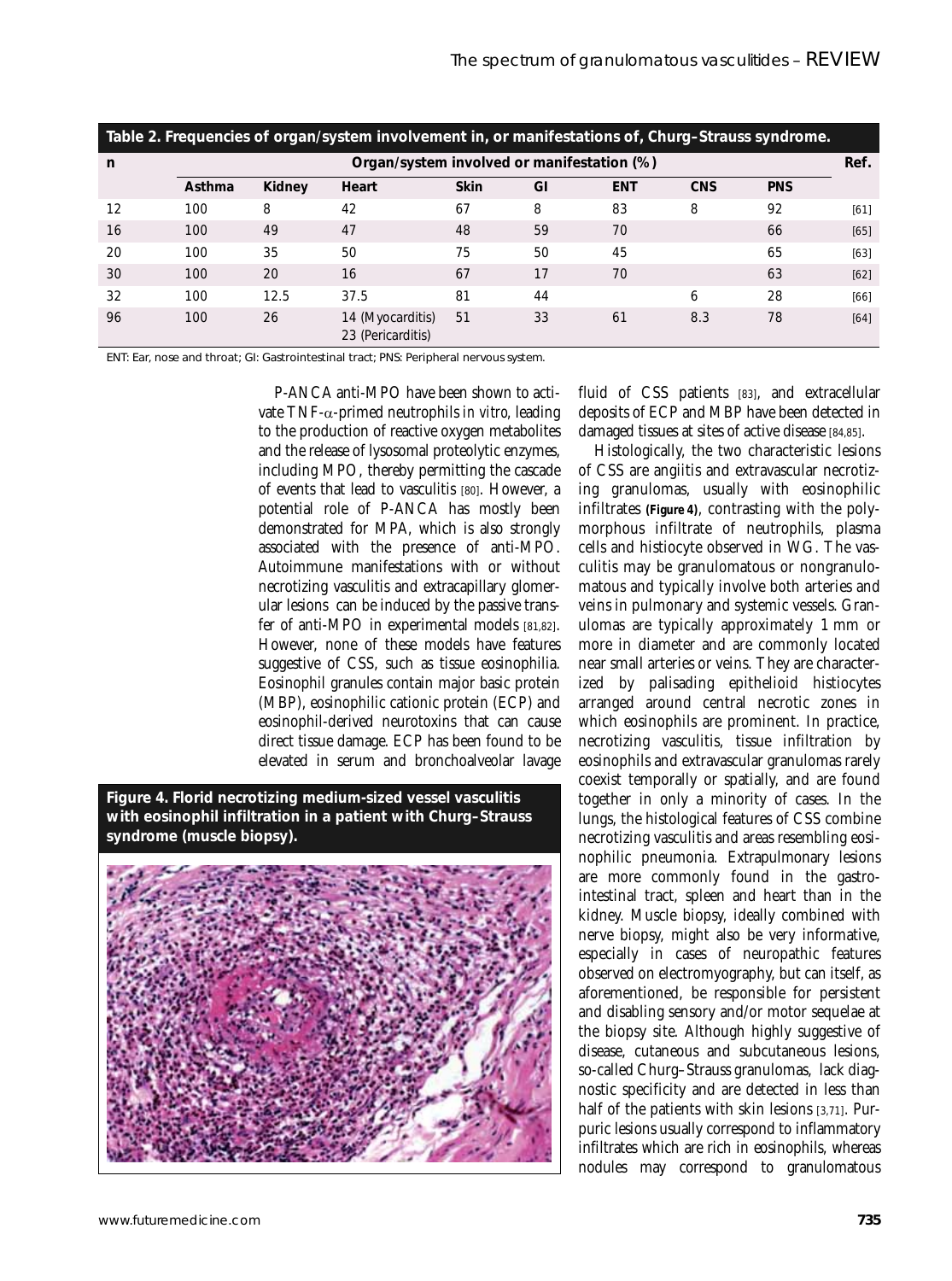# **Box 5. Giant-cell (temporal) arteritis: American College of Rheumatology criteria (1990) [7].**

In a patient with vasculitis, three of these five criteria permit a grading of giant cell (temporal) arteritis, with 93.5% sensitivity and 91.2% specificity.

- ≥50 years of age at disease onset
- New onset of localized headache
- Temporal artery abnormalities (tenderness or decreased temporal artery pulse)
- Temporal artery biopsy, characterized by a predominance of mononuclear cell infiltrates or a granulomatous process with multinucleated giant cells
- Elevated erythrocyte sedimentation rate (Westergren) ≥50 mm/h

vasculitis, necrotizing vasculitis or extravascular granulomas. Temporal artery involvement in CSS has been reported anecdotally [86].

## *Other primary systemic vasculitides*

GCA and Takayasu's arteritis are large-vessel vasculitides also associated with granulomatous inflammation. PAN, the main adult primary medium-sized vessel necrotizing vasculitis, is not characteristically associated with granulomatous inflammation, but can occasionally be observed.

## Giant cell arteritis

GCA is a chronic vasculitis of large, predominantly, and medium-sized vessels that occurs in people over 50 years of age [87]. The incidence increases with age and is alsohigher in people of northern European origin; for example, in Iceland the incidence is 50 cases per year per 100,000 in people over 50 years of age [88]. The mean age at onset is approximately 70 years, with women being approximately twice as frequently affected as men (male/female ratio 7:3) [89]. Classification criteria proposed by the ACR published in 1990 are listed in **Box 5** [7]. Headache is the most frequent symptom **(Table 4)** , noted in two thirds of patients and often localized to the temporal areas, with evocative artery induration in some patients [7,88,90,91]. Intermittent jaw claudication is frequent as well as scalp or tongue

necrosis at a later stage **(Figure 5)**. Loss of vision may occur, caused by ischemia of the optic nerve secondary to arteritis of the branches of the ophthalmologic or posterior ciliary arteries, or more rarely of retinal arterioles. Stroke or transient ischemic attacks are also common. In approximately 10–15% of cases, the branches of the aortic arch, particularly the subclavian and axillary arteries, become narrowed and produce upper extremity claudication [92]. Thoracic aortic aneurysm is 17-times more likely to develop, usually as a late event, in patients with GCA [93]. Pericardial effusion, coronary ischemia and occlusion are rare manifestations of GCA [94].

Temporal artery biopsy is the easiest and most frequently biopsied artery to confirm GCA. Lesions are segmental and irregularly sparse, warranting large biopsy and often bilateral samples. Histological characteristics include the infiltration of the vessel wall, especially the inner media, with lymphocytes, macrophages and multinucleated giant cells [95]. The internal elastic membrane is fragmented, with frequently associated intimal thickening. Most of the skin lesions described are due to ischemia, as in scalp necrosis. Few cases with granulomatous skin vasculitis have been reported, sometimes mimicking WG at the onset of the disease [96,97].

## Takayasu's arteritis

Takayasu's arteritis is an obliterative giant cell arteritis, most frequently observed in young women aged 15–25 years, and in Asian countries, India, South America and Africa, rather than in Europe or the USA. Classification criteria of the ACR published in 1990 are listed in **Box 6** [5]. The disease affects the aortic arch and its proximal branches. Distribution of the arteries involved also varies according to geography, since abdominal branch involvement is mostly seen in patients in Europe, India and the USA. The disease characteristically evolves in three phases [98]. Systemic symptoms develop and then

| Table 4. Frequencies of manifestations of giant-cell arteritis. |                         |          |                                         |                     |                               |                                |                             |        |  |  |
|-----------------------------------------------------------------|-------------------------|----------|-----------------------------------------|---------------------|-------------------------------|--------------------------------|-----------------------------|--------|--|--|
| n                                                               | <b>Manifestations</b>   |          |                                         |                     |                               |                                |                             |        |  |  |
|                                                                 | Fever<br>$>38^{\circ}C$ | Headache | Temporal artery<br>tenderness/stiffness | Jaw<br>claudication | <b>Transient</b><br>amaurosis | <b>Definitive</b><br>blindness | Polymyalgia/<br>arthralgia* |        |  |  |
| 133                                                             |                         | 63       | 44                                      |                     | 14                            |                                | 48                          | [88]   |  |  |
| 191                                                             |                         | 87       | 75                                      | 40                  |                               |                                | 49                          | [90]   |  |  |
| 214                                                             |                         | 64       | 57                                      | 8                   | 28                            | 10                             | 83                          | [7]    |  |  |
| 240                                                             | 10                      | 85       | 73                                      | 41                  | 23                            | 13                             | 40                          | $[91]$ |  |  |

*\*Diagnosed or considered as polymyalgia rheumatica.*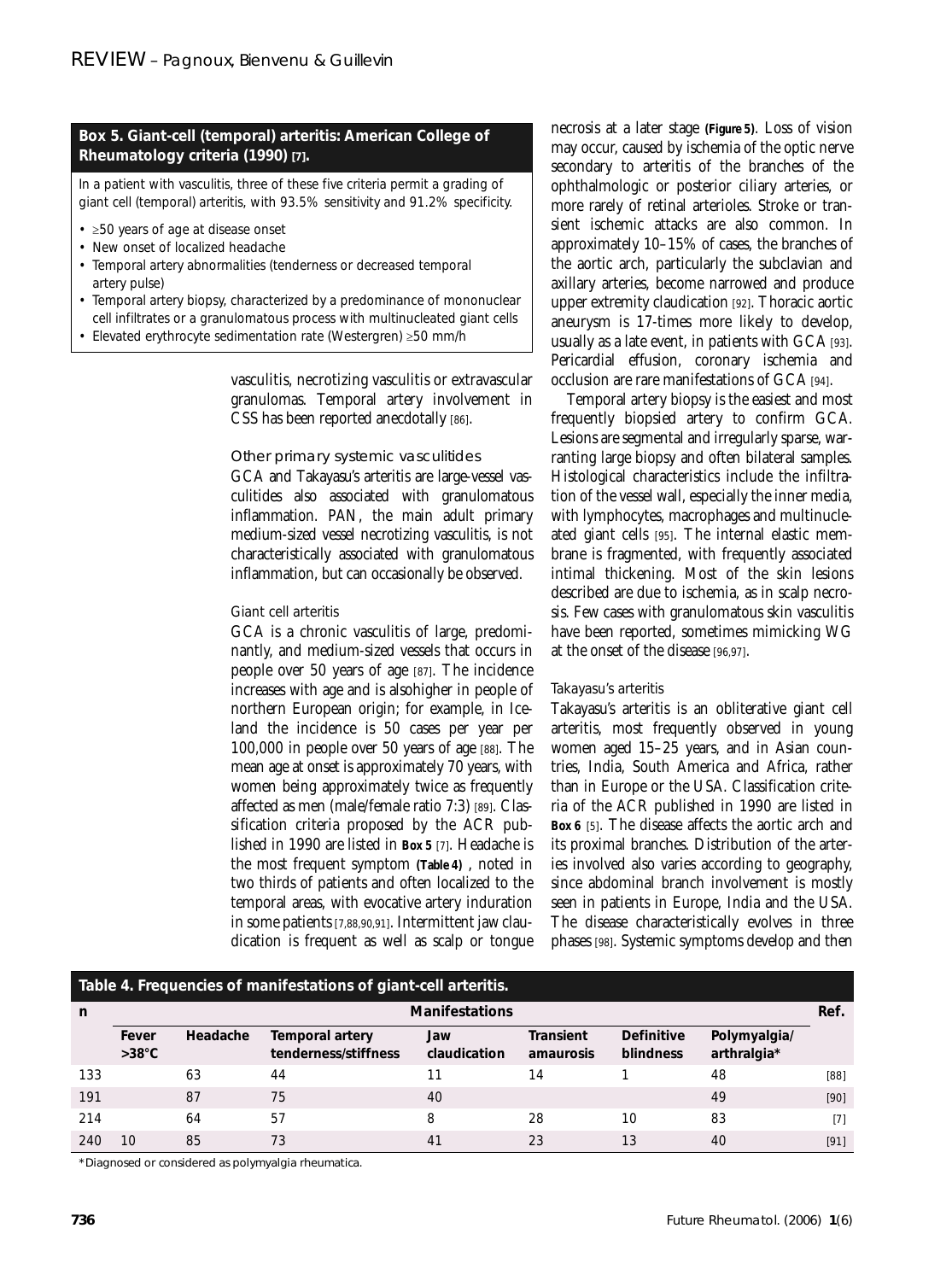# **Figure 5. Scalp necrosis in a patient with giant cell (temporal) arteritis.**



resolve over several weeks, while arteritis takes root. This arteritis also resolves, with an ensuing asymptomatic period (mean duration of 8 years) before vaso-occlusive signs and symptoms develop. During the initial phase, systemic symptoms are noted in less than half of cases, especially in European patients, whereas these are rare in Japanese patients. The disease is monophasic and self-limiting for 20% of patients.

Severe cardiovascular complications of Takayasu's arteritis are caused by fibrotic thickening of the aortic arch and its branches and, more rarely, are complicated by thromboembolic events. Aortic regurgitation and aneurysm formation, particularly in descending thoracic aorta have been described [99].

More common histological findings are granulomatous inflammation and adventitial sclerosis, predominantly at the adventia–media junction, but necrosis is unusual. Occasionally, vascular inflammation spreads from the aorta to the proximal epicardial coronary arteries and may cause coronary insufficiency and myocardial infarction. Of white patients with Takayasu's arteritis, 8–28% may have cutaneous manifestations, mostly with erythematous nodules of the lower limbs. Skin biopsy usually demonstrates

large vessel affectation with necrotizing vasculitis [100,101]. Indeed, granulomatous vasculitis, panniculitis associated with vasculitis, lobular and septal panniculitis (sometimes with granulomas) can also be observed. Pulmonary nodular infiltrates with extravascular granulomas on lung biopsy have also been reported [102].

## Polyarteritis nodosa

First described by Küssmaul and Maier, PAN is a necrotizing angiitis, predominantly involving medium-sized arteries [103]. Granulomatous vasculitis is definitely not the hallmark of PAN, but has been reported and can be observed in some rare cases [104]. Such findings warrant the exclusion, or at least the discussion, of other diagnoses, such as WG, CSS or GCA when granulomatous vasculitis is found on temporal artery biopsy. For some authors, and probably in the next classifications for vasculitides, the presence of granulomatous lesions should even be considered as an excluding criteria for PAN.

Extensive description of PAN can be found elsewhere [105–118]. PAN can be the consequence of hepatitis B virus (HBV) infection [119,120], as mentioned in the 1990 classification criteria of the ACR **(Box 7)** [8], and is sometimes the consequence of other viral agents, such as Parvovirus B19 or HIV [121,122]. The mechanism of vascular inflammation implicated in PAN is most often immune complex-mediated [123,124]. The characteristic histological lesions defining PAN are focal segmental necrotizing vasculitis of medium-sized arteries, less commonly, arterioles and, only rarely, capillaries and venules. The acute phase of arterial wall inflammation is characterized by fibrinoid necrosis of the media and intense infiltration of pleomorphic cells, predominantly neutrophils and variable numbers of lymphocytes and eosinophils. Arterial microaneurysms, which can be observed on angiography, are highly suggestive of PAN.

Other entities possibly associated with granulomatous vasculitis

# *Secondary granulomatous vasculitides*  Rheumatoid arthritis

Rheumatoid vasculitis (RV) is a rare event in the course of rheumatoid arthritis, occurring in less than 10% of patients [125] and exhibiting poor prognosis, with a mortality rate of between  $16$  and  $46\%$  at 2 years after disease onset [126]. All types of vessels and every organ can be affected, although small- and medium-sized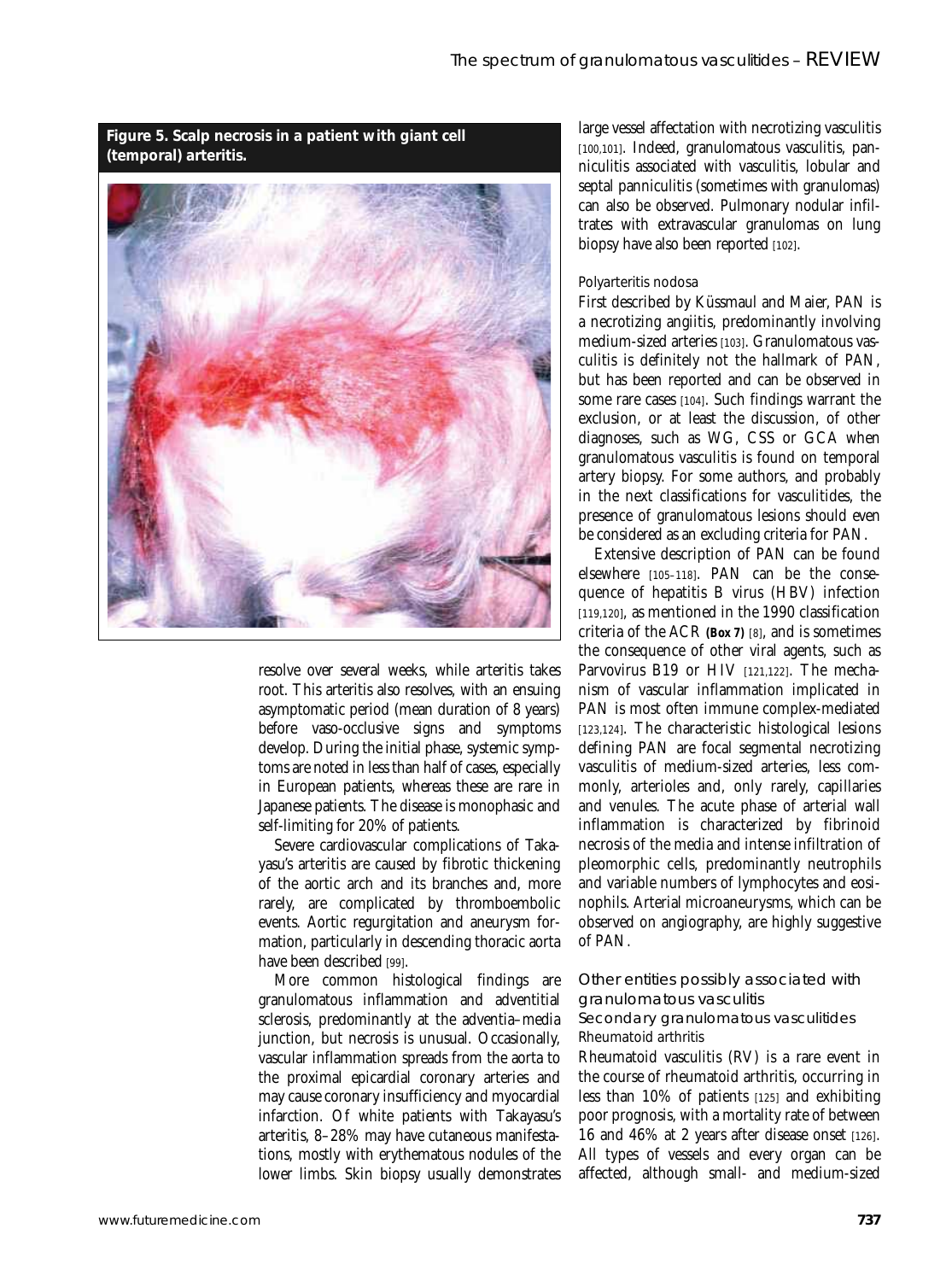# **Box 6. Takayasu's arteritis: American College of Rheumatology criteria (1990) [5].**

In a patient with vasculitis, three of these six criteria permit a grading like Takayasu's arteritis, with 90.5% sensitivity and 97.8% specificity.

- Age of onset ≤40 years
- Decreased brachial artery pulse
- > 10 mmHg difference in systolic blood pressure between arms
- A bruit over the subclavian arteries or the aorta
- Claudication of an extremity
- Arteriographic evidence of narrowing or occlusion of the entire aorta, its primary branches or large arteries in the proximal upper or lower extremities

arteries are predominantly concerned, with clinical presentations consisting mainly of skin lesions and/or peripheral neuropathy. All the different types of vasculitis, such as leukocytoclastic vasculitis, PAN-like necrotizing vasculitis, scleroderma-like obliterating arteritis with fibrosis or granulomatous aortitis, have been described [127].

Clinical manifestations of RV are highly variable. However, two main forms can be distinguished: chronic cutaneous and acute/subacute systemic. RV occurs mostly in male patients, with seropositive rheumatoid arthritis, after many years of evolution, marked by destructive joint progression and rheumatoid nodules [126]. Cutaneous manifestations of rheumatoid arthritis range from nodules to digital micro-infarction, ulcers, gangrene, rheumatoid neutrophilic dermatosis, diffuse interstitial and palisading granulomatous dermatitis or pyoderma gangrenosum, and occasionally granulomatous vasculitis, potentially with mixed features [128]. From 43 skin-lesion biopsy results of rheumatoid arthritis patients, Magro described only one

# **Box 7. Polyarteritis nodosa: American College of Rheumatology criteria (1990) [8].**

In a patient with vasculitis, three of these ten criteria permit a grading of a polyarteritis nodosa with 82.2% sensitivity and 86.6% specificity.

- Weight loss >4 kg
- Livedo reticularis
- Testicular pain
- Diffuse myalgia, muscular weakness or inferior limbs sensibility
- Mono- or polyneuropathy
- Diastolic arterial pressure >90 mmHg
- Renal insufficiency (urea >400 mg/l or creatininemia >15 mg/l)
- Plasma hepatitis B (HB) marker (HBs antigen or anti-HBs antibody)
- Arteriographic abnormalities (aneurysms and/or visceral artery occlusions)
- Polynuclear in arterial wall on a biopsy of a small- or medium-sized calibre artery

patient with isolated granulomatous vasculitis who had a purpuric rash over the thighs and legs [128]. A total of 21 (49%) had palisading granulomatous inflammation, mostly presenting as painful violaceous plaques, nodules and/or papules located on the hands/fingers, elbows and legs and associated with vasculitis in 38% of the patients. Peripheral neuropathy most often presents as mononeuritis multiplex, but also presents as sensitive polyneuropathy [129]. Gastrointestinal, CNS and cardiac involvement are rarer, but carry poor prognosis.

## Systemic lupus erythematosus

Vasculitis can occur in approximately a third of patients with systemic lupus erythematosus [130]. Skin manifestations are the most frequent clinical features, primarily due to cutaneous leukocytoclastic small-vessel vasculitis, which can be observed in approximately 14% of the lupus skin lesions [131]. Cerebral or coronary artery vasculitis is rare and has poor prognostic value. Indeed, granulomatous vasculitis has been infrequently reported with systemic lupus erythematosus, but is possible [132–134].

## Sjögren's syndrome

Although vasculitis, especially skin vasculitis (9–32% of patients with a predominance of small then medium-sized vessel vasculitis) [135] and/or nervous system vasculitis, can occur in Sjögren's syndrome, reports of granulomatous vasculitis are purely anecdotal in this setting [136,137].

## *Crohn's disease*

Rare associations between cutaneous vasculitis, sometimes with granulomatous inflammation, and Crohn's disease have been reported [138,139], as well as some cases with proven intestinal granulomatous vasculitis [140,141].

## *Sarcoidosis*

Sarcoidosis is a systemic granulomatous disease that may be complicated by systemic vasculitis, affecting small to large vessels. Sarcoid vasculitis can mimic systemic granulomatous angiitis, such as CSS or Takayasu's arteritis, but can also mimic PAN or MPA. Furthermore, granulomatous angiitis and/or microangiopathy may be present in up to 31% of the sarcoid skin lesions, with no correlation between the latter and the clinical presentation of cutaneous sarcoidosis [142,143]. Lung-necrotizing sarcoid granulomatosis is probably a variant of sarcoidosis, in which angiitis is a prominent feature.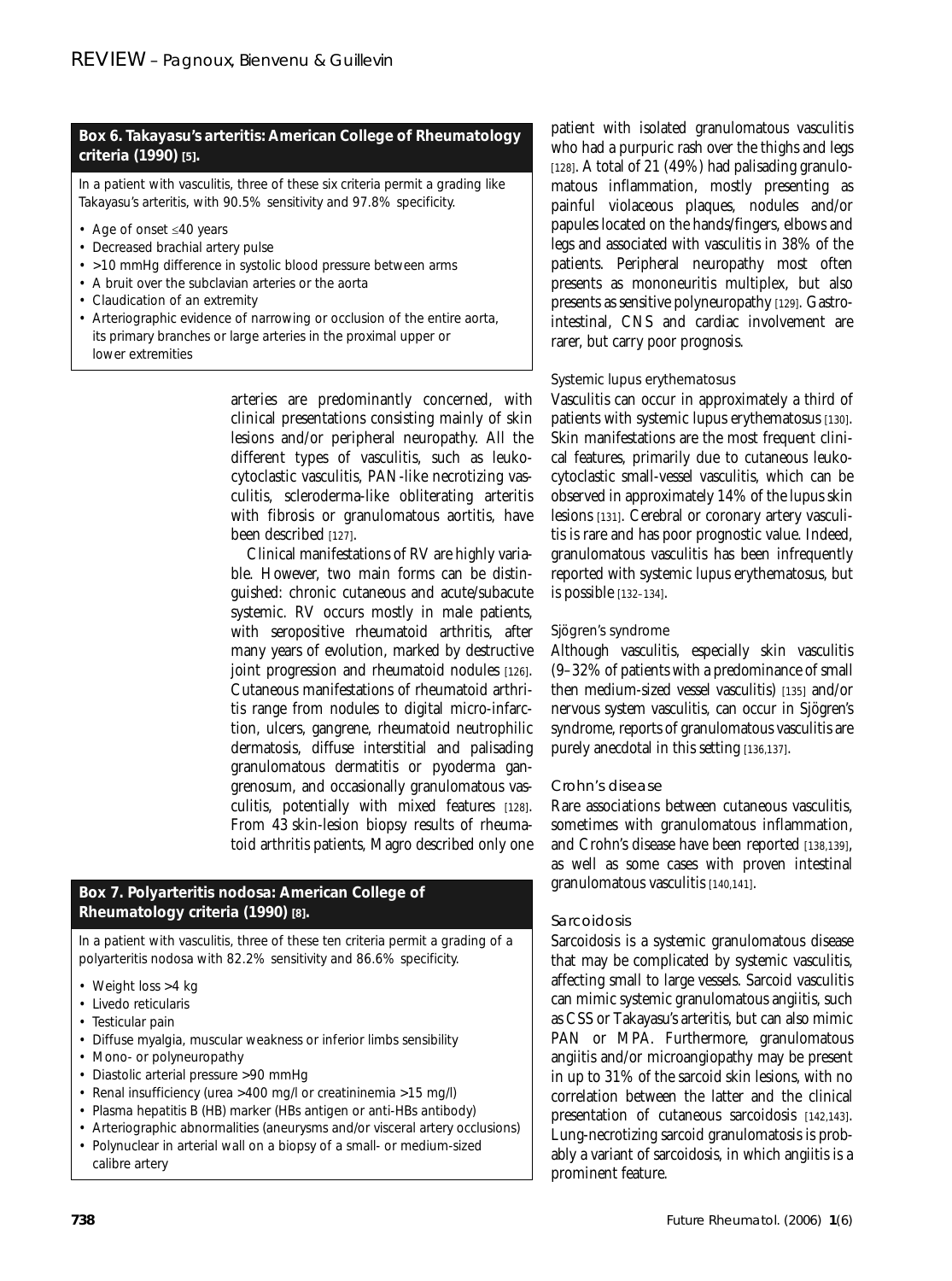## *Lymphomatoid granulomatosis*

Liebow's disease, or lymphomatoid granulomatosis, is a systemic granulomatous disease with vasculitic features and is caused by Epstein–Barr virus (EBV) infection [144]. EBV is supposed to induce the transformation and clonal proliferation of B cells in an angiocentric T-cell-rich infiltrate. Notably, systemic vasculitis has also been reported as a manifestation of EBV infection in patients with X-linked lymphoproliferative disorders [145].

The disease may affect patients of all ages, but usually occurs in those aged between 40 and 60 years, with a slight male predilection (male/female ratio 2.5:1). Clinical expression of lymphomatoid granulomatosis can resemble WG or tuberculosis [146,147]. Clinical presentation can be confined to the respiratory system (presenting with a cough in 60%, chest pain in 10% and dyspnea in 30–45% of patients), or associated with constitutional symptoms (occurring in 80% of patients, including fever, weight loss, fatigue and/or night sweats), nervous system involvement (CNS in 35%, seizures in 10% and peripheral neuropathy in 20% of patients) and/or cutaneous involvement (40–50%) [146,148], chronic sinusitis (20%), arthralgias or arthritis (5%), anemia (5%) and/or skin lesions (16–33%) that can occur a few months before the pulmonary lesions [146,149]. Notably, lymphoid tissues are usually spared [146].

The outcome is poor for patients with constitutional symptoms or multiple organ involvement, with approximately two thirds dying within the year following diagnosis, usually due to extensive pulmonary disease with respiratory failure. Resolution can sometimes occur spontaneously without treatment (7%) or with chemo/immunomodulatory therapy (62%), but disease may progress to aggressive lymphoma in some patients (18–31%) [148,149]. No standard therapy exists for relapsed or refractory disease.

The diagnosis relies on the biopsy demonstrating nodular lesions with angiocentric and angiodestructive polymorphous lymphohistiocytic infiltrate, and sometimes lymphoma infiltrates. EBV infection can sometimes be detected in pulmonary lesions [150].

# *Lymphoproliferative diseases & other malignant hemopathic disorders*

Granulomatous vasculitis may occur, although rarely, with lymphoproliferative diseases, primarily lymphoma [151,152]. Indeed, every patient with vasculitis should theoretically be screened for lymphoproliferative diseases, because vasculitis may be a revealing manifestation [153]. The most common systemic (but rarely granulomatous) vasculitis is caused by cryoglobulinemia, due to either lymphocytic lymphoma or Waldenström's macroglobulinemia. Some association has also been reported between systemic vasculitides and other malignant hemopathic diseases: PAN and hairy-cell leukemia; WG and Hodgkin's disease; and CNS granulomatous angiitis, GCA or Henoch–Schönlein purpura and lymphoma [152,154]. A prominent granulomatous reaction may be observed in approximately less than 2% of all patients with cutaneous lymphoma (primary or secondary), especially mycosis fungoides. More rarely, this reaction may occur in subcutaneous panniculitis-like T-cell lymphoma, small/medium pleomorphic T-cell lymphoma, follicle center-cell lymphoma, large B-cell lymphoma or secondary cutaneous T-cell lymphoma [151].

#### *Infections*

Viral infections which trigger small- or mediumsized vessel granulomatous vasculitis have been described, as for example, an uncommon postherpetic reaction or a delayed complication of varicella-zoster virus infection [155,156]. Granulomatous vasculitis has been also found in a few patients with dermatopathologic manifestations of HCV infection [157], whereas necrotizing cutaneous vasculitis is more characteristic of cryoglobulinemic patients with cutaneous vasculitis infected with this virus [158]. Viral agents, such as HBV (compared with PAN), HIV [159], cytomegalovirus or parvovirus B19 [160], have also been reported as potential causes of vasculitis but not usually of granulomatous vasculitis.

Bacterial infections with *Mycobacterium tuberculosis*, *M. avium intracellulare* or other *Mycobacterium* spp*.*, as well as leprosy of the tuberculoid type are classic granulomatous infections. However, histological evidence of granulomatous vasculitis is not frequently observed in these cases. For example, in tuberculosis aortitis, inflammatory vessel wall lesions usually lack granuloma. Conversely, granulomatous phlebitis (also named lobular granulomatous panniculitis or erythema induratum-nodular vasculitis) can be considered a venous granulomatous vasculitis occurring in the setting of tuberculosis. A role for *S. aureus* in the pathogenesis of WG has been suggested, and for *Streptococccus pneumoniae* in PAN, especially in children. However, in WG, *S. aureus* might act as a triggering factor for the onset of the disease or, at least, for some of the flares and/or relapses [161,162].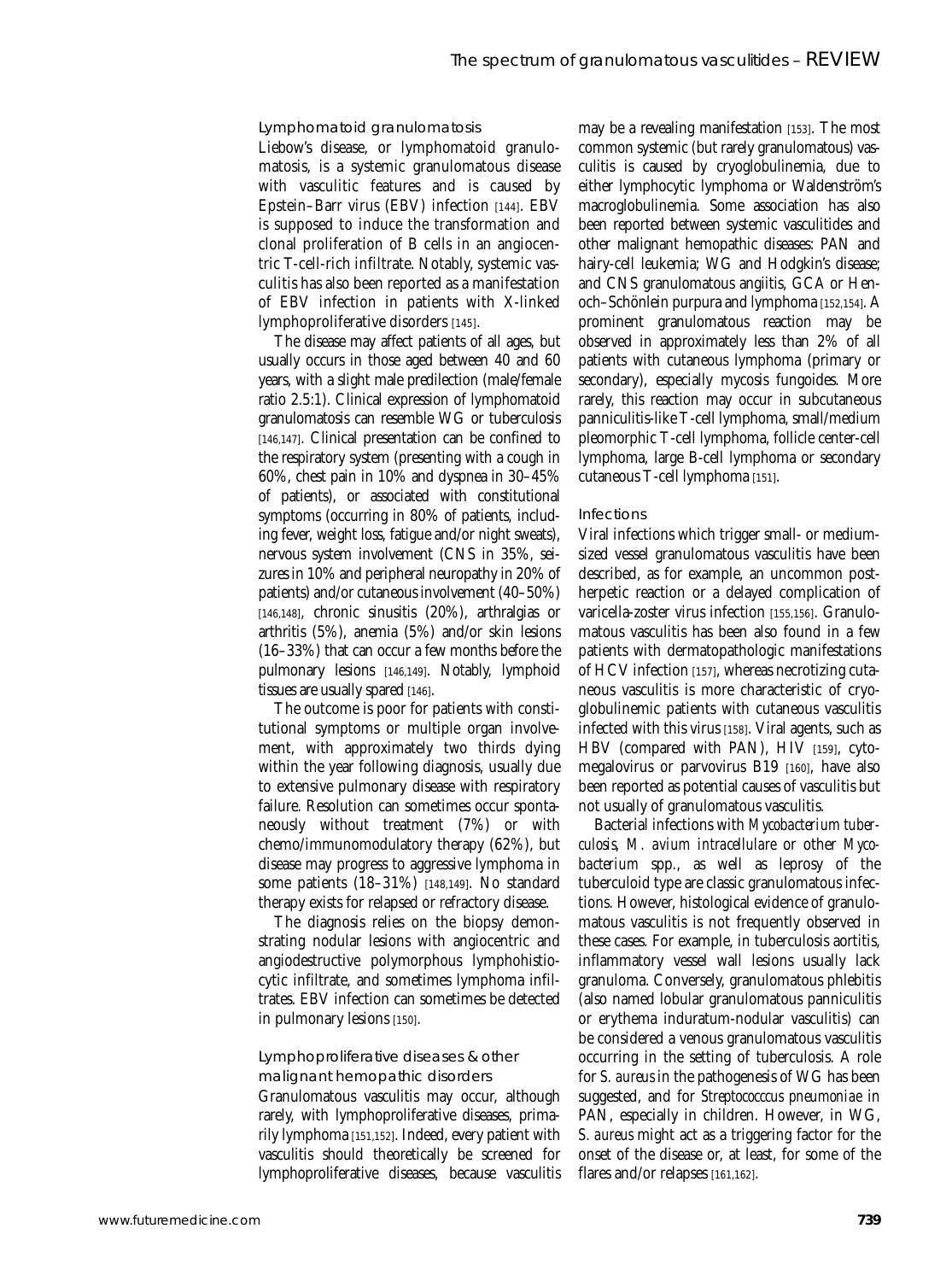Granulomatous vasculitis has also been described in some fungal infections, such as bronchopulmonary aspergillosis (bronchocentric granulomatosis), mucormycosis (rhino-cerebritis) or coccidioidomycosis, and is more often limited and localized to one organ or region [163–166].

## *Miscellaneous*

Besides the potential triggering factors for WG (dust, silica, organic solvants and cattle) or CSS (vaccinations, desensitization, leukotrienes modifiers, such as montelukast, and macrolides) [167–169], some drugs (e.g., carbimazole, propylthiouracil [170,171], phenytoin [172] or potassium iodide [173]) have been reported as causing occasional cases of granulomatous vasculitis, as well as some toxics, such as cocaine [174,175], or environmental exposure to insoluble cellulose particles [176]. Berryliosis is caused by the inhalation of insoluble beryllium dust and characterized by granuloma formation in the lung, and, eventually, fibrosis. The disease may mimic WG in the lung but is not associated with vasculitis [177].

Granulomatous vasculitides is also one of the possible features of type 1 BARE lymphocyte syndrome, caused by a deficiency in transport of antigenic peptides, resulting in human leukocyte antigen (HLA) Class I molecule deficiency [178], which is characterized by frequent granulomatous infections that can clinically mimic WG, at least for ENT and cutaneous manifestations.

 Anecdotal reports exist of the association of granulomatous vasculitis and Mediterranean fever [179] or Sweet syndrome [173].

Finally, primary isolated angiitis of the CNS, also termed granulomatous angiitis of the CNS, can be considered granulomatous vasculitis, because granulomas can sometimes be observed on histology [180,181]. This is an extremely rare disease, with less than 100 reported cases [182,183]. Symptoms are restricted to the CNS and include headaches, confusion, seizures, stroke and cerebral hemorrhage [184,185]. The disease must be distinguished from other primary systemic vasculitides with CNS involvement, such as those cited above, but also from cerebral vasculitis secondary to infections, drug exposure, lymphoma and lymphoproliferative disorders, systemic lupus erythematosus, Sjögren's syndrome, neurosarcoidosis or amyloid cerebral angiopathy [186]. Left untreated, the disease is usually fatal within 1–2 years. Treatment with corticosteroids, alone or in combination with cyclophosphamide, has

considerably lowered the mortality rate, and thus 50% of the patients improve clinically and 70% survive [187].

## Diagnostic considerations

In most cases, the finding of granulomatous vasculitis on a biopsy confirms a clinically presumed diagnosis of WG, CSS or GCA **(Figure 6)**. However, in some circumstances, granulomatous vasculitis can be an unexpected histological finding; for example, in a patient being investigated for myalgias and/or inflammatory syndrome. In such cases, the diagnostic approach can be more challenging.

First, classification criteria established in 1990 by the ACR [5–10] and the Chapel Hill Nomenclature [11] must not be used as diagnostic tools for vasculitis. Their purpose and use is for classifying (mainly in clinical trials) disease in patients who already have a definite diagnosis of primary vasculitis.

Second, even vasculitis found on biopsy does not provide a definite diagnosis. The results demonstrate vasculitis, but do not distinguish between the primary systemic vasculitides. Peripheral nerve biopsy usually demonstrates necrotizing vasculitis affecting the small epineurial vessels and their branches, but in medium-sized as well as in smallvessel vasculitides. Therefore, the presence of vasculitis on biopsy must always be interpreted with consideration of the patient's clinical and biological features. For instance, any clinical manifestation(s) suggesting WG or CSS should be investigated, while ruling out some infections. Laboratory results, such as the detection of ANCA, can also have strong diagnostic value.

Third, the location of the biopsy is a major element in diagnosis in this setting. Biopsy should be performed primarily in an affected organ or site such as the temporal artery in suspected GCA cases or the paranasal mucosa in patients with crusting rhinitis suggestive of WG. In the absence of overt clinical manifestations to guide the choice of biopsy site, muscle or both nerve and muscle can be proposed first. Nerve and muscle biopsy is often more contributive, but can lead to sensitive disabling dysesthesia. When vasculitis is suspected, a distal biopsy, particularly of the peroneal nerve and peroneus brevis muscle, should be performed, since vasculitis mostly affects small and distal parts of the vessels and nerves [48,188]. Granulomatous vasculitis observed on temporal artery biopsy is usually related to GCA or may represent specific involvement in some WG [189] or CSS cases [56]. When observed on muscle biopsy, WG and CSS should primarily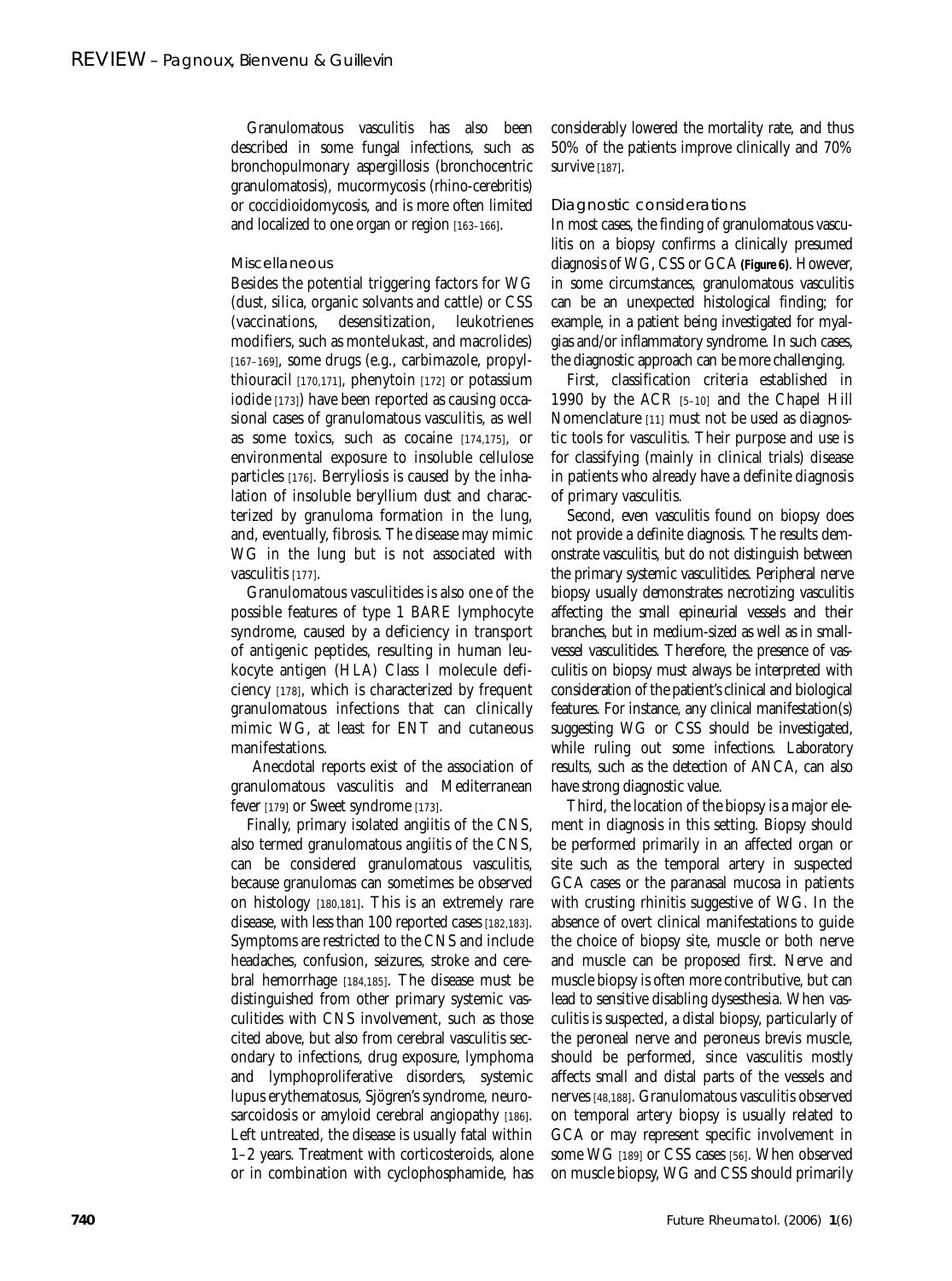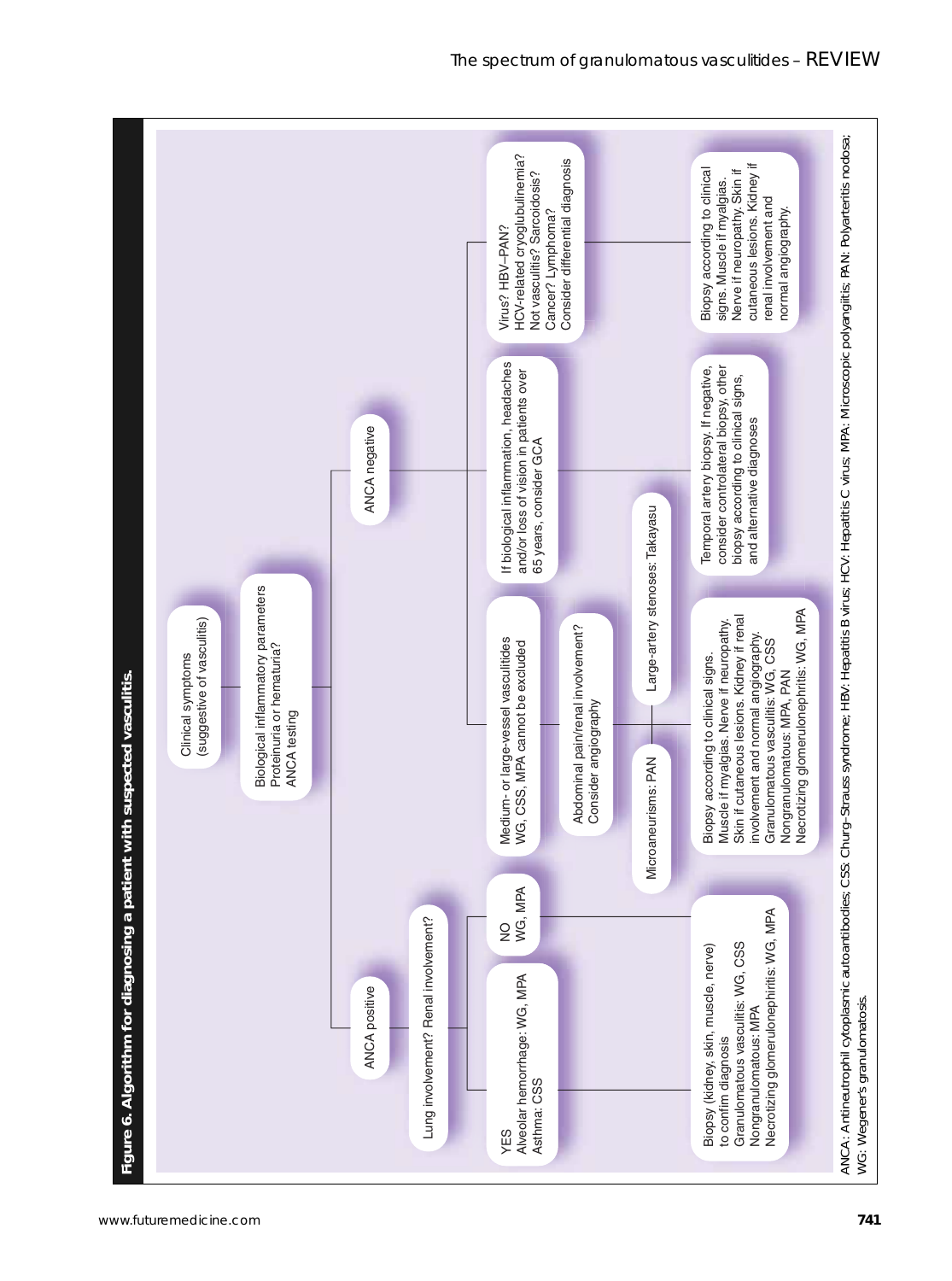be considered and occasionally sarcoidosis or PAN. Granulomatous vasculitis on lung nodule biopsy is most commonly observed in WG, but can also reveal lymphomatoid granulomatosis, tuberculosis, sarcoidosis or other infections.

Notably, some researchers have reported that ANCA might be detected in some of these infections, especially tuberculosis [190], even with PR3 specificity. However, we did not confirm this finding [191]. Conversely, in ANCAnegative patients with lung nodules (even when cavitating, and granulomatous vasculitis observed on histology, the absence of extrapulmonary manifestations of WG, such as necrotizing glomerulonephritis and/or crusting destructive rhinitis) should be a concern. In this instance, lymphomatoid granulomatosis, lymphoma or infections should be strongly considered, thus, requiring every part of the biopsy block to be studied.

## Principles of treatment for primary systemic vasculitides

The treatment of secondary granulomatous vasculitis targets its etiological cause (i.e., antimicrobial agents in the case of infection or chemotherapy in the case of lymphoma).

Corticosteroids are mandatory for patients with GCA (prednisone 0.7–1 mg/kg/day initially, progressively tapered in dosage over 12–18 months). To date, no consensual or worldwide accepted therapeutic scheme has been defined. The combination of corticosteroids and an immunosuppressant as first-line therapy for GCA, to further limit the low rate of progression despite corticosteroids, or relapse under or just after cessation of corticosteroids alone, is also controversial [192].

CSS and PAN patients without any of the factors identified as demonstrative of a poor prognosis (five factor score [FFS]; **Table 4**) can be treated with corticosteroids alone [105,118], reserving the adjunction of immunosuppressants in case of treatment failure [193]. However, even with no marker of poor prognosis, CSS patients may become corticoid dependent to control their asthma, although corticosteroids alone are sufficient to cure vasculitis.

By contrast, the association of corticosteroids and immunosuppressants, mainly cyclophosphamide, is mandatory for all patients with WG or severe forms of PAN or CSS (i.e., when FFS  $\geq$ 1) [194,195]. As induction treatment, cyclophosphamide pulse therapy acts at least as rapidly as, and engenders fewer side effects than, oral administration [17,196]. A cyclophosphamide pulse  $(0.5-0.7 \text{ g/m}^2)$  is administered every 15 days for the first three doses, then every 3 weeks (or monthly for PAN and CSS) until remission is achieved (or sustained for a total of 12 pulses for PAN and CSS). When preferred or required (e.g., after failure of intravenous pulse cyclophosphamide), oral cyclophosphamide should be prescribed at 2 mg/kg/day. Once remission is achieved [197], induction therapy must be switched to maintenance therapy with a less toxic immunosuppressant, such as azathioprine, methotrexate or mycophenolate mofetil, for at least 12 additional months (total treatment duration should be ≥18 months). Long-term maintenance treatment with cyclophosphamide must not be prescribed, as it is associated with an unacceptable risk of adverse events, especially infections or late development of cancers (bladder cancer and hematologic malignancies) [2,198].

Before the introduction of corticosteroids in the 1970s, no more than 10–15% of patients with untreated PAN or WG survived [113,199]. Survival has now increased to 55% with the use of corticosteroids alone and to 75–90% at 5 years with the use of combined corticosteroids and immunosuppressants therapy [112,200,201]. However, the relapse rate varies, from less than 10–20% for HBV-related PAN [106], to 23.4% for CSS [64], and approximately 50% for WG, despite maintenance therapy [2,201].

Alternatively, in less severe or localized forms of WG, other induction treatments have been demonstrated to be as effective as cyclophosphamide in achieving remission, with less toxicity: methotrexate in WG [202]; sulfamethoxazole/trimethoprim used alone in some patients with minor, nondestructive and nonprogressing ENT-localized WG [161,203,204]; and interferon-α in CSS [205,206].

Other treatments, such as intravenous immunoglobulin therapy or plasma exchange as adjuvant therapy, can be prescribed for disease relapse and/or ANCA-associated vasculitis which does not respond to conventional regimens or with severe kidney disease, for plasma exchange. Another promising treatment is biotherapy with, for example, monoclonal anti-CD20 antibodies (rituximab, ocrelizumab) [207,208] or anti-TNF $\alpha$ antibodies (infliximab or adalimumab) [209,210]. These antibodies are currently being evaluated in international prospective trials [194,211,212]. At present, such treatments should be prescribed only after patients are referred to known treatment centers for vasculitides.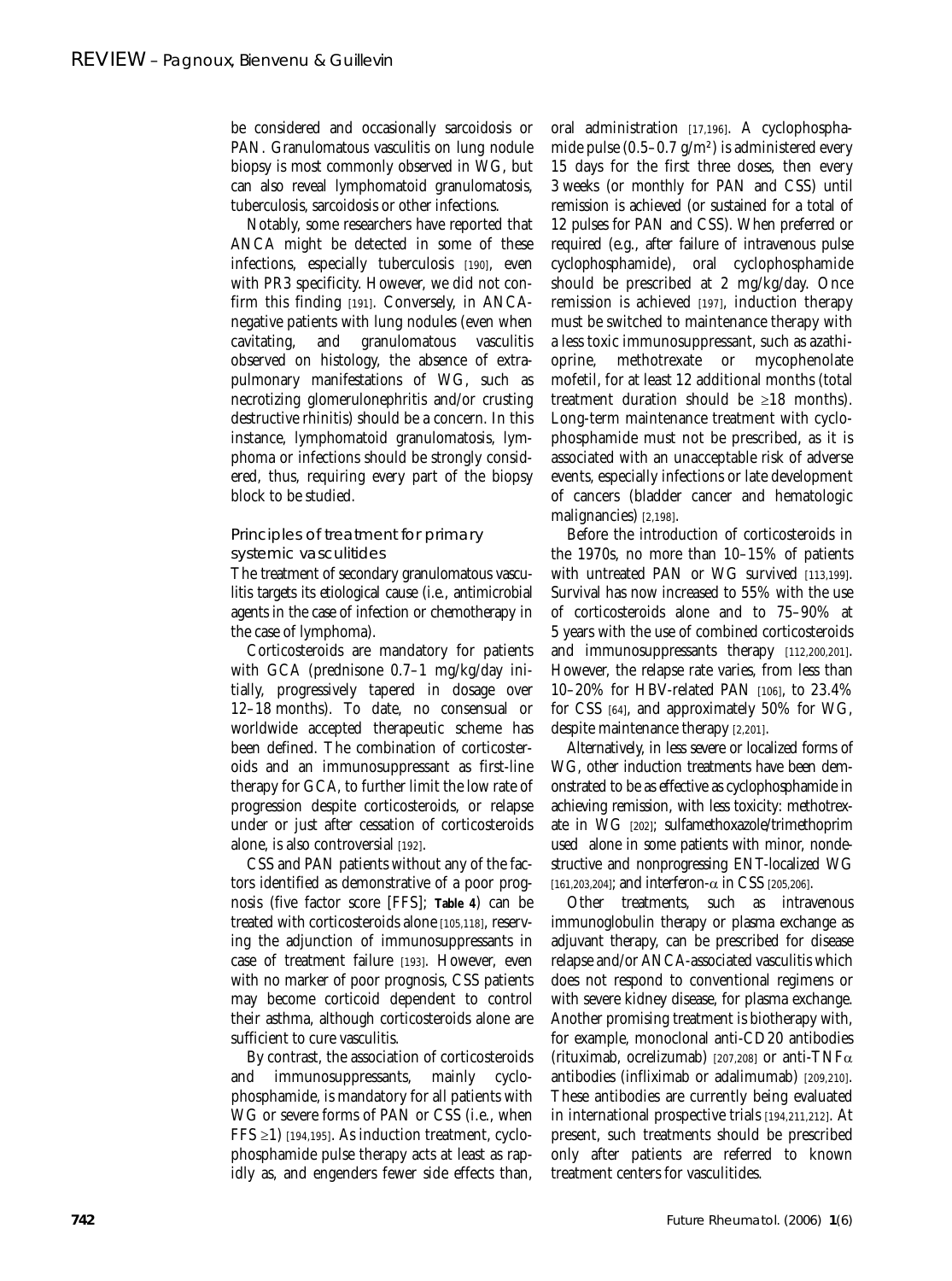## Future perspective

This review summarizes the current clinical knowledge of granulomatous vasculitides. It is more than doubtful that issues regarding diagnosis will change over the next 5–10 years. In most of the cases, finding granulomatous vasculitis on histology is the final step in confirming a diagnosis that was clinically and/or biologically presumed. However, differential diagnoses, such as lymphomatoid granulomatosis or lymphomamimicking vasculitis, should not be discounted.

GCA, CSS and WG are the main primary systemic disorders with histological features of granulomatous vasculitis in the current classification of systemic vasculitides. Clinical characteristics of these diseases have been well described in earlier series, but the possible existence of different subgroups of patients has emerged in the last few years. Clinical and physiopathogenetic differences between ANCA-positive and -negative CSS patients on the one hand and systemic/generalized/severe and localized/limited WG on the other, as well as the mechanisms for switching from one WG form to the other, should be further elucidated. Indeed, patients may benefit from different therapeutic regimens individually tailored according to the precise form and/or phase of their WG or CSS.

Furthermore, biological therapies, such as the use of anti-CD20 or anti-TNF $\alpha$ , may benefit some patients with ANCA-associated vasculitides. Indeed, differences may occur in the therapeutic response to these agents, depending on the form of the disease, but also on their exact mechanisms of action and kinetics. For example, the effect of etanercept, an anti-TNF $\alpha$  agent, was found to be disappointing in a recent trial in both limited and severe WG [210]. However, other anti-TNF $\alpha$  agents, infliximab or adalimumab, might be effective, at least in some subgroups of WG patients [209,213]. Similar

differences in efficacy were observed for Crohn's disease, another granulomatous disease. Indeed, contrary to etanercept, infliximab and adalimumab are associated with antibody-mediated cell lysis, have a longer elimination half-life, and were shown to induce apoptosis in lamina propria-activated T lymphocytes [214,215].

Newer biologics, such as anti-CD22 or cytotoxic T-lymphocyte-associated antigen 4-Ig, are under investigation. To date, all the available biological therapies are prescribed mainly for patients with refractory disease or in whom disease has relapsed despite conventional and firstline treatment and who are in referral centers for vasculitides.

## Conclusion

Diagnoses of primary systemic vasculitis, such as GCA, PAN, WG or CSS, have been facilitated due to an increased awareness of these diseases among physicians. However, differential diagnoses of granulomatous vasculitis must also be recognised and evoked, at diagnosis and in cases of disease refractory to conventional therapy. For primary systemic vasculitides, corticosteroids alone are effective as first-line therapy for GCA, CSS or PAN without poor prognosis factors. Conversely, the indication and efficacy of induction therapy with pulse intravenous cyclophosphamide and corticosteroids has definitively been proven for WG and poor-prognosis CSS, PAN and MPA. The mortality rate for systemic WG has been reduced to less than 15%, as compared with almost 95% in the 1970s. However, physicians should always keep in mind that long-term immunosuppression carries a risk of adverse events, especially infections or delayed malignancy. Finally, some promising drugs, such as monoclonal antibodies, are currently being tested for disease-relapse patients and disease refractory to treatment.

#### **Executive summary**

#### *Primary systemic vasculitides*

- According to the Chapel Hill Nomenclature, Wegener's granulomatosis (WG) and Churg–Strauss syndrome (CSS) are the two main granulomatous systemic necrotizing vasculitides affecting small vessels.
- Granulomatous vasculitis can also be seen in giant cell (temporal) arteritis (GCA) and Takayasu's arteritis, the two primary systemic large-vessel vasculitides, but rarely in polyarteritis nodosa (PAN).

#### *Other diseases possibly associated with granulomatous vasculitis*

• Granulomatous vasculitis can also be observed in some other disorders, such as lymphomatoid granulomatosis, sarcoidosis-associated vasculitis, vasculitides secondary to lymphoproliferative hemopathy, systemic inflammatory diseases, such as rheumatoid arthritis or lupus, or infection with *Mycobacterium* spp. or fungi.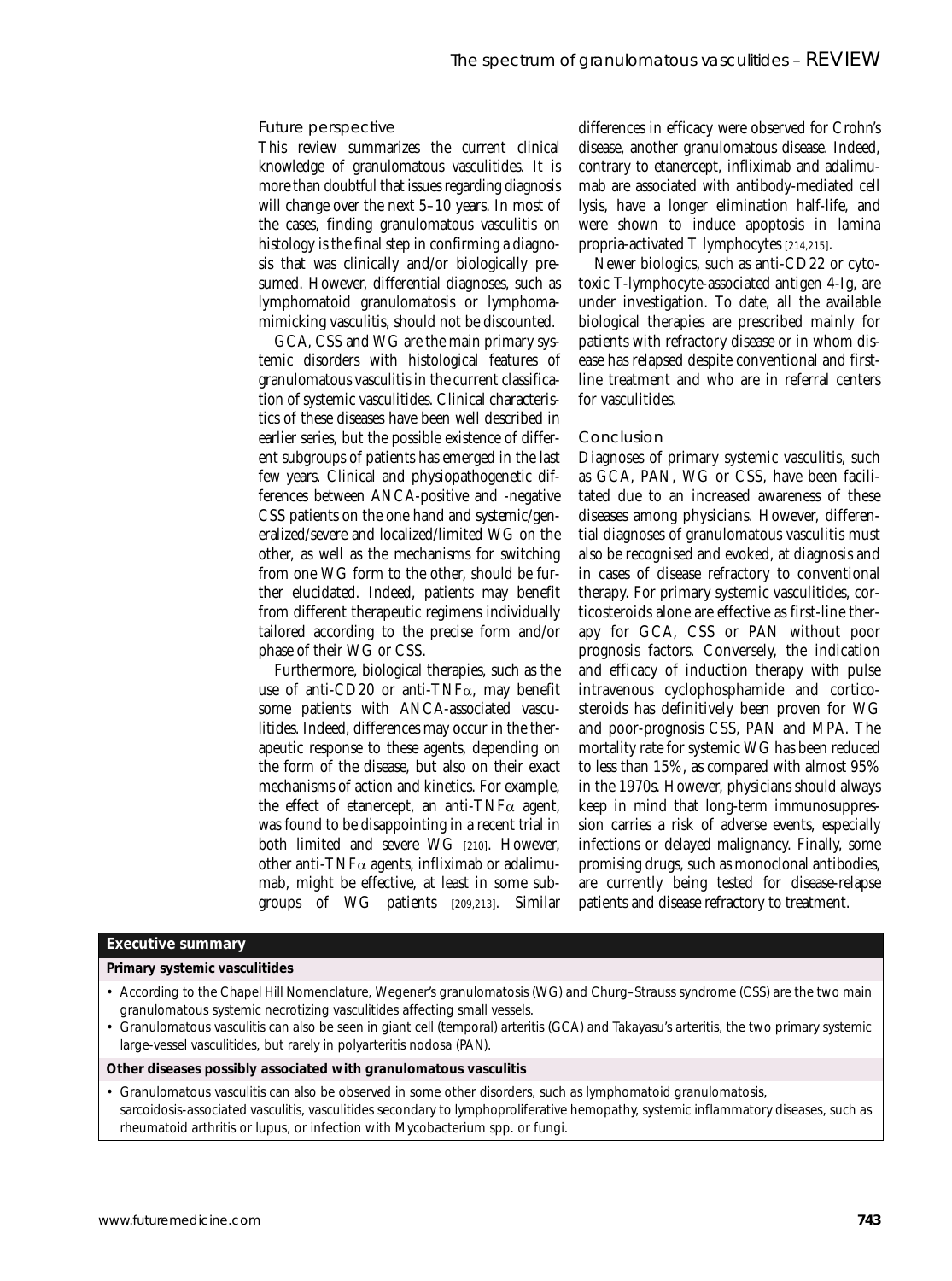## **Executive summary**

#### *Diagnostic considerations*

- In most cases, granulomatous vasculitis on histology is an expected, but important, finding in a patient with clinical manifestations and/or biological abnormalities, such as the presence of antineutrophil cytoplasmic autoantibodies (ANCA), and can confirm the presumed diagnosis of primary systemic vasculitis, specifically WG or CSS.
- However, alternative diagnoses should be considered in cases in which all the characteristic manifestations of one of these primary vasculitides are lacking and/or conventional therapy for what has been initially diagnosed as primary vasculitis is not effective.

#### *Principles of treatment for primary systemic vasculitides*

- The treatment of secondary granulomatous vasculitis relates to its cause (i.e., antimicrobial agents for infection or chemotherapy for lymphoma).
- Corticosteroids are mandatory for patients with GCA, but a consensual or worldwide accepted therapeutic scheme is currently lacking. First-line adjuvant therapy with immunosuppressants is also controversial.
- Patients with CSS and PAN, without any indication of poor prognosis, can be treated with corticosteroids alone, and with adjuvant immunosuppressant therapy in the case of treatment failure or in severe forms.
- All patients with WG should receive a combination of corticosteroids and immunosuppressants, mainly cyclophosphamide, for systemic forms.
- Other treatments, such as intravenous immunoglobulin therapy, can be prescribed for disease relapse and/or ANCA-associated vasculitis that does not respond to conventional regimens.
- Biologics, such as monoclonal anti-CD20 antibodies or antitumor necrosis factor-α antibodies, are promising therapy, but are still under evaluation in international trials.

#### *Conclusion*

- With granulomatous vasculitis observed on histology, a diagnosis of primary systemic vasculitis, such as GCA, PAN, WG or CSS is not usually difficult.
- However, differential diagnoses must be considered, especially in cases of unusual clinical manifestations or treatment failure.
- The exact cause(s) and all the mechanisms leading to granulomatous inflammation in these primary systemic vasculitides have only been partly elucidated, but their closer identification in the future will provide clues to the development of other more specific and targeted therapies.

## Bibliography

Papers of special note have been highlighted as either of interest (•) or of considerable interest (••) to readers.

- 1. Walton EW: Giant-cell granuloma of the respiratory tract (Wegener's granulomatosis). *Br. Med. J.* 2(5091) 2265–2270 (1958).
- 2. Hoffman GS, Kerr GS, Leavitt RY *et al.*: Wegener granulomatosis: an analysis of 158 patients. *Ann. Intern. Med.* 116(6), 488–498 (1992).
- 3. Pagnoux C, Kluger N, Francès C, Guillevin L: Cutaneous granulomatous vasculitis and extravascular granulomas. *Expert Rev. Dermatol.* 1(2), 315–326 (2006).
- 4. Dreisin RB: Pulmonary vasculitis. *Clin. Chest Med.* 3(3), 607–618 (1982).
- **First classification of pulmonary vasculitides.**
- 5. Arend WP, Michel BA, Bloch DA *et al.*: The American College of Rheumatology 1990 criteria for the classification of Takayasu arteritis. *Arthritis Rheum.* 33(8), 1129–1134 (1990).
- 6. Bloch DA, Michel BA, Hunder GG *et al.*: The American College of Rheumatology 1990 criteria for the classification of

vasculitis. Patients and methods. *Arthritis Rheum.* 33(8), 1068–1073 (1990). 7. Hunder GG, Bloch DA, Michel BA *et al.*: The American College of Rheumatology 1990 criteria for the classification of giant

1122–1128 (1990). 8. Lightfoot RW Jr, Michel BA, Bloch DA *et al.*: The American College of Rheumatology 1990 criteria for the classification of polyarteritis nodosa. *Arthritis Rheum.* 33(8), 1088–1093 (1990).

cell arteritis. *Arthritis Rheum.* 33(8),

- 9. Leavitt RY, Fauci AS, Bloch DA *et al.*: The American College of Rheumatology 1990 criteria for the classification of Wegener's granulomatosis. *Arthritis Rheum.* 33(8), 1101–1107 (1990).
- 10. Masi AT, Hunder GG, Lie JT *et al.*: The American College of Rheumatology 1990 criteria for the classification of Churg–Strauss syndrome (allergic granulomatosis and angiitis). *Arthritis Rheum.* 33(8), 1094–1100 (1990).
- 11. Jennette JC, Falk RJ, Andrassy K *et al.*: Nomenclature of systemic vasculitides. Proposal of an international consensus conference. *Arthritis Rheum.* 37(2), 187–192 (1994).
- **•• Nomenclature from the Chapel Hill Consensus Conference provided a major classification tool for systemic vasculitides.**
- 12. van der Woude FJ: Anticytoplasmic antibodies in Wegener's granulomatosis. *Lancet* 2(8445), 48 (1985).
- 13. Klinger H: Grenzformen der periarteritis nodosa (in German). *Frankfurter Zeitschrife für Pathologie.*  42, 455–480 (1931).
- 14. Anderson G, Coles ET, Crane M *et al.*: Wegener's granuloma. A series of 265 British cases seen between 1975 and 1985. A report by a sub-committee of the British Thoracic Society Research Committee. *Q. J. Med.* 83(302), 427–438 (1992).
- 15. Abdou NI, Kullman GJ, Hoffman GS *et al.*: Wegener's granulomatosis: survey of 701 patients in North America. Changes in outcome in the 1990s. *J. Rheumatol.*  29(2), 309–316 (2002).
- 16. Pinching AJ, Lockwood CM, Pussell BA *et al.*: Wegener's granulomatosis: observations on 18 patients with severe renal disease. *Q. J. Med.* 52(208), 435–460 (1983).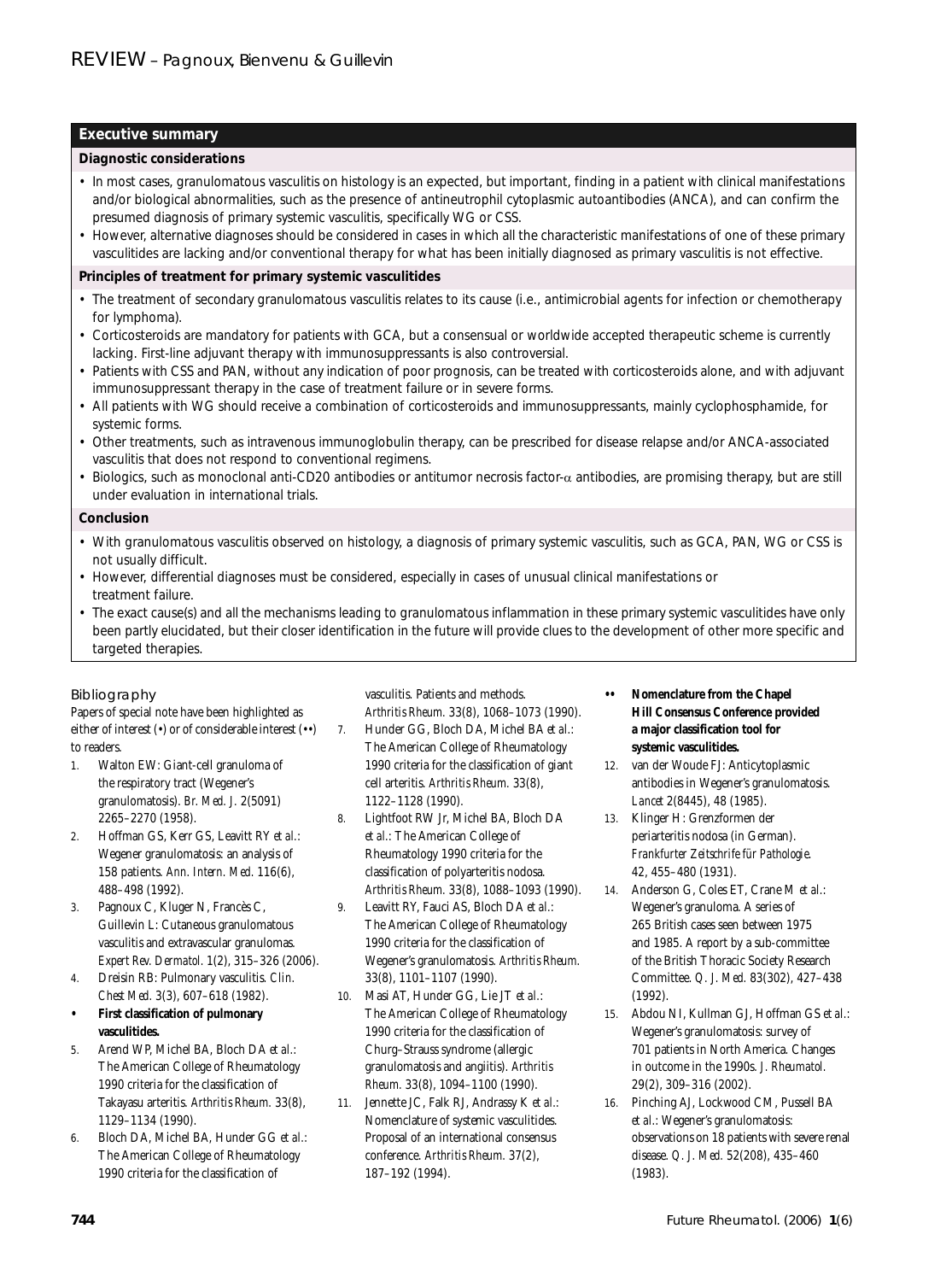- 17. Guillevin L, Cordier JF, Lhote F *et al.*: A prospective, multicenter, randomized trial comparing steroids and pulse cyclophosphamide versus steroids and oral cyclophosphamide in the treatment of generalized Wegener's granulomatosis. *Arthritis Rheum.* 40(12), 2187–2198 (1997).
- 18. Koldingsnes W, Nossent JC: Baseline features and initial treatment as predictors of remission and relapse in Wegener's granulomatosis. *J. Rheumatol.* 30(1), 80–88 (2003).
- 19. Fauci AS, Haynes BF, Katz P, Wolff SM: Wegener's granulomatosis: prospective clinical and therapeutic experience with 85 patients for 21 years. *Ann. Intern. Med.* 98(1), 76–85 (1983).
- First published exhaustive clinical description **of Wegener's granulomatosis (WG) patients.**
- 20. Reinhold-Keller E, Beuge N, Latza U *et al.*: An interdisciplinary approach to the care of patients with Wegener's granulomatosis: longterm outcome in 155 patients. *Arthritis Rheum.* 43(5), 1021–1032 (2000).
- 21. Hoffman GS, Leavitt RY, Kerr GS, Fauci AS: The treatment of Wegener's granulomatosis with glucocorticoids and methotrexate. *Arthritis Rheum.* 35(11), 1322–1329 (1992).
- 22. Stone JH for the WGET research group: Limited versus severe Wegener's granulomatosis: baseline data on patients in the Wegener's granulomatosis etanercept trial. *Arthritis Rheum.* 48(8), 2299–2309 (2003).
- 23. Lie JT: Wegener's granulomatosis: histological documentation of common and uncommon manifestations in 216 patients. *Vasa.* 26(4), 261–270 (1997).
- 24. Haugeberg G, Bie R, Bendvold A, Larsen AS, Johnsen V: Primary vasculitis in a Norwegian community hospital: a retrospective study. *Clin. Rheumatol.* 17(5), 364–368 (1998).
- 25. Watts RA, Lane S, Scott DG: What is known about the epidemiology of the vasculitides? *Best Pract. Res. Clin. Rheumatol.* 19(2), 191–207 (2005).
- 26. Lane SE, Watts RA, Bentham G, Innes NJ, Scott DG: Are environmental factors important in primary systemic vasculitis? A case–control study. *Arthritis Rheum.* 48(3), 814–823 (2003).
- 27. de Groot K, Schmidt DK, Arlt AC, Gross WL, Reinhold-Keller E: Standardized neurologic evaluations of 128 patients with Wegener granulomatosis. *Arch. Neurol.* 58(8), 1215–1221 (2001).
- 28. Nishino H, Rubino FA, DeRemee RA, Swanson JW, Parisi JE: Neurological involvement in Wegener's granulomatosis: an analysis of 324 consecutive patients at the Mayo Clinic. *Ann. Neurol.* 33(1), 4–9 (1993).
- 29. Reinhold-Keller E, de Groot K, Holl-Ulrich K *et al.*: Severe CNS manifestations as the clinical hallmark in generalized Wegener's granulomatosis consistently negative for antineutrophil cytoplasmic antibodies (ANCA). A report of 3 cases and a review of the literature. *Clin. Exp. Rheumatol.* 19(5), 541–549 (2001).
- 30. Francès C, Lê Thi Huong D, Piette JC *et al.*: Wegener's granulomatosis. Dermatological manifestations in 75 cases with clinicopathologic correlation. *Arch. Dermatol.* 130(7), 861–867 (1994).
- 31. Carrington CB, Liebow A: Limited forms of angiitis and granulomatosis of Wegener's type. *Am. J. Med.* 41(4), 497–527 (1966).
- 32. Hoffman GS: Immunosuppressive therapy is always required for the treatment of limited Wegener's granulomatosis. *Sarcoidosis Vasc Diffuse Lung Dis.* 13(3), 249–252 (1996).
- 33. van der Woude FJ, Rasmussen N, Lobatto S *et al.*: Autoantibodies against neutrophils and monocytes: tool for diagnosis and marker of disease activity in Wegener's granulomatosis. *Lancet* 1(8426), 425–429 (1985).
- 34. Nolle B, Specks U, Ludemann J, Rohrbach MS, DeRemee RA, Gross WL: Anticytoplasmic autoantibodies: their immunodiagnostic value in Wegener granulomatosis. *Ann. Intern. Med.* 111(1), 28–40 (1989).
- 35. Balding CE, Howie AJ, Drake-Lee AB, Savage CO: Th2 dominance in nasal mucosa in patients with Wegener's granulomatosis. *Clin. Exp. Immunol.* 125(2), 332–339 (2001).
- 36. Popa ER, Franssen CF, Limburg PC, Huitema MG, Kallenberg CG, Tervaert JW: *In vitro* cytokine production and proliferation of T cells from patients with anti-proteinase-3 and antimyeloperoxidaseassociated vasculitis, in response to proteinase-3 and myeloperoxidase. *Arthritis Rheum.* 46(7), 1894–1904 (2002).
- 37. Muller A, Trabandt A, Gloeckner-Hofmann K *et al.*: Localized Wegener's granulomatosis: predominance of CD26 and IFN-γ expression. *J. Pathol.*  192(1), 113–120 (2000).
- 38. Guilpain P, Servettaz A, Tamby MC *et al.*: Pathogenesis of primary systemic vasculitides (II): ANCA-negative vasculitides (in French). *Presse Méd.* 34(14), 1023–1033 (2005).
- 39. Guilpain P, Chanseaud Y, Tamby MC *et al.*: Pathogenesis of primary systemic vasculitides (I): ANCA-positive vasculitides (in French). *Presse Méd.* 34(14), 1013–1022 (2005).
- 40. Bligny D, Mahr A, Toumelin PL, Mouthon L, Guillevin L: Predicting mortality in systemic Wegener's granulomatosis: a survival analysis based on 93 patients. *Arthritis Rheum.* 51(1), 83–91 (2004).
- 41. Langford CA, Sneller MC, Hallahan CW *et al.*: Clinical features and therapeutic management of subglottic stenosis in patients with Wegener's granulomatosis. *Arthritis Rheum.* 39(10), 1754–1760 (1996).
- 42. Voswinkel J, Mueller A, Kraemer JA *et al.*: B lymphocyte maturation in Wegener's granulomatosis: a comparative analysis of VH genes from endonasal lesions. *Ann. Rheum. Dis.* 65(7), 859–864 (2005).
- 43. Devaney KO, Travis WD, Hoffman G, Leavitt R, Lebovics R, Fauci AS: Interpretation of head and neck biopsies in Wegener's granulomatosis. A pathologic study of 126 biopsies in 70 patients. *Am. J. Surg. Pathol.* 14(6), 555–564 (1990).
- 44. Gluth MB, Shinners PA, Kasperbauer JL: Subglottic stenosis associated with Wegener's granulomatosis. *Laryngoscope*  113(8), 1304–1307 (2003).
- 45. Barksdale SK, Hallahan CW, Kerr GS, Fauci AS, Stern JB, Travis WD: Cutaneous pathology in Wegener's granulomatosis. A clinicopathologic study of 75 biopsies in 46 patients. *Am. J. Surg. Pathol.* 19(2), 161–172 (1995).
- 46. Daoud MS, Gibson LE, DeRemee RA, Specks U, El-Azhary RA, Su WP: Cutaneous Wegener's granulomatosis: clinical, histopathologic, and immunopathologic features of thirty patients. *J. Am. Acad. Dermatol.* 31(4), 605–612 (1994).
- 47. Mark EJ, Matsubara O, Tan-Liu NS, Fienberg R: The pulmonary biopsy in the early diagnosis of Wegener's (pathergic) granulomatosis: a study based on 35 open lung biopsies. *Hum. Pathol.* 19(9), 1065–1071 (1988).
- 48. Collins MP, Mendell JR, Periquet MI *et al.*: Superficial peroneal nerve/peroneus brevis muscle biopsy in vasculitic neuropathy. *Neurology* 55(5), 636–643 (2000).
- 49. Porges AJ, Redecha PB, Kimberly WT, Csernok E, Gross WL, Kimberly RP: Anti-neutrophil cytoplasmic antibodies engage and activate human neutrophils via Fc γ RIIa. *J. Immunol.* 153(3), 1271–1280 (1994).
- 50. Weidner S, Neupert W, Goppelt-Strüebe M, Rüpprecht HD: Antineutrophil cytoplasmic antibodies induce human monocytes to produce oxygen radicals *in vitro*. *Arthritis Rheum.* 44(7), 1698–1706 (2001).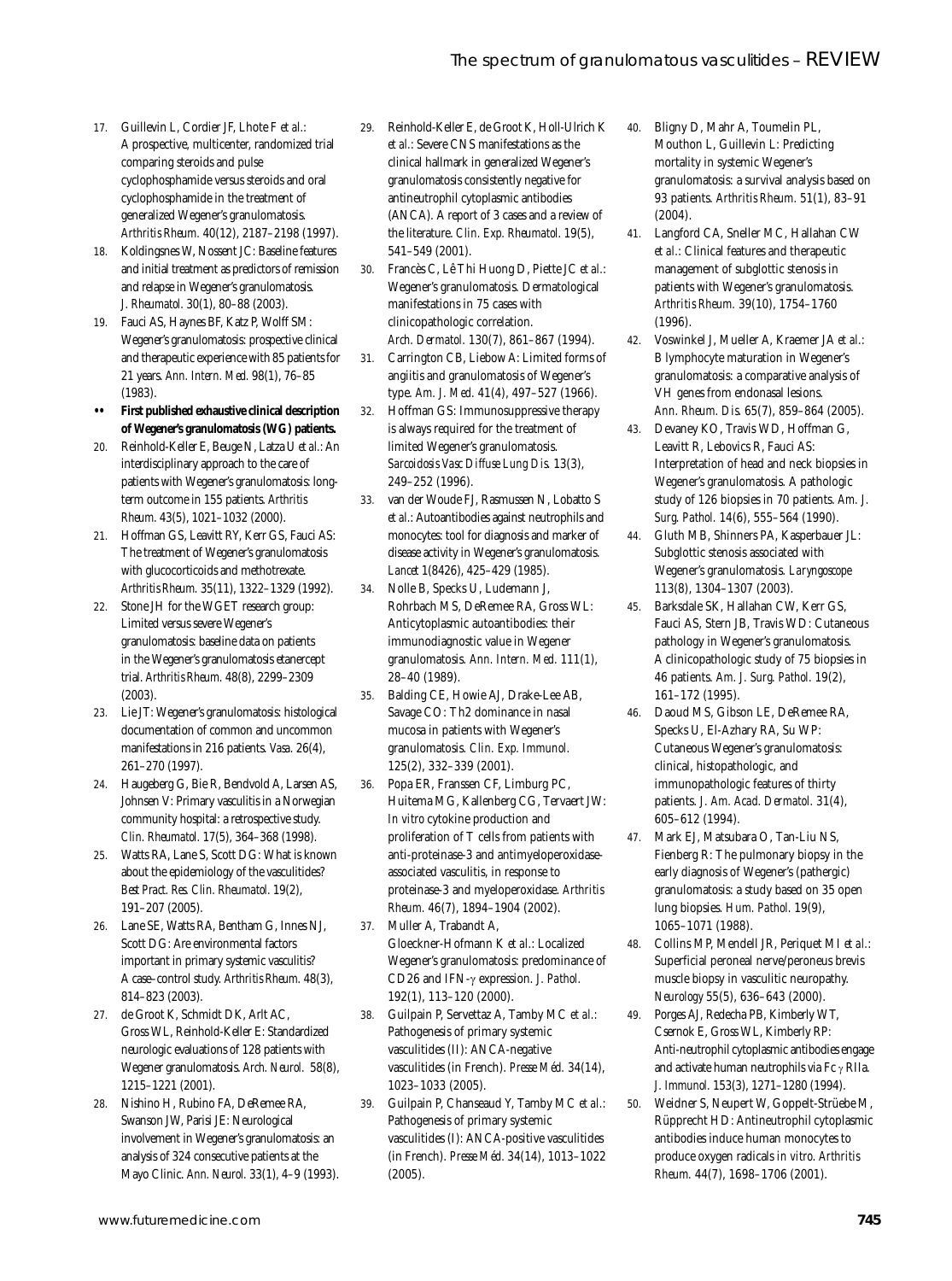- 51. Pfister H, Ollert M, Fröhlich LF *et al.*: Antineutrophil cytoplasmic autoantibodies against the murine homolog of proteinase-3 (Wegener autoantigen) are pathogenic *in vivo*. *Blood* 104(5), 1411–1418 (2004).
- 52. Gobel U, Eichhorn J, Kettritz R *et al.*: Disease activity and autoantibodies to endothelial cells in patients with Wegener's granulomatosis. *Am. J. Kidney Dis.* 28(2), 186–194 (1996).
- 53. Praprotnik S, Rozman B, Blank M, Shoenfeld Y: Pathogenic role of anti-endothelial cell antibodies in systemic vasculitis. *Wien. Klin. Wochenschr.* 112(15–16), 660–664 (2000).
- 54. Pendergraft WF III, Preston GA, Shah RR *et al.*: Autoimmunity is triggered by cPR-3(105–201), a protein complementary to human autoantigen proteinase-3. *Nat. Med.* 10(1), 72–79 (2004).
- 55. Csernok E, Ai M, Gross WL *et al.*: Wegener autoantigen induces maturation of dendritic cells and licenses them for Th1 priming via the protease-activated receptor-2 pathway. *Blood* 107(11), 4440–4448 (2006).
- 56. Mackiewicz Z, Rimkevicius A, Petersen J *et al.*: Macrophages overloaded with tissue debris in Wegener's granulomatosis. *Ann. Rheum. Dis.* 64(8), 1229–1232 (2005).
- 57. Ren Y, Tang J, Mok MY, Chan AW, Wu A, Lau CS: Increased apoptotic neutrophils and macrophages and impaired macrophage phagocytic clearance of apoptotic neutrophils in systemic lupus erythematosus. *Arthritis Rheum.* 48(10), 2888–2897 (2003).
- 58. Churg J, Strauss L: Allergic angiitis and periarteritis nodosa. *Am. J. Pathol.* 27, 277–301 (1951).
- 59. Lhote F, Cohen P, Guillevin L: Polyarteritis nodosa, microscopic polyangiitis and Churg–Strauss syndrome. *Lupus*. 7(4), 238–258 (1998).
- **•• Comprehensive review of polyarteritis nodosa (PAN), microscopic polyangiitis, two nongranulomatous systemic vasculitides and Churg–Strauss syndrome (CSS).**
- 60. Mahr A, Guillevin L, Poissonnet M, Aymé S: Prevalences of polyarteritis nodosa, microscopic polyangiitis, Wegener's granulomatosis, and Churg–Strauss syndrome in a French urban multiethnic population in 2000: a capture–recapture estimate. *Arthritis Rheum.* 51(1), 92–99  $(2004)$
- 61. Abu-Shakra M, Smythe H, Lewtas J, Badley E, Weber D, Keystone E: Outcome of polyarteritis nodosa and Churg–Strauss syndrome. An analysis of twenty-five patients. *Arthritis Rheum.* 37(12), 1798–1803 (1994).
- 62. Chumbley LC, Harrison EG Jr, DeRemee RA: Allergic granulomatosis and angiitis (Churg–Strauss syndrome). Report and analysis of 30 cases. *Mayo Clin. Proc*. 52(8), 477–484 (1977).
- 63. Haas C, Le Jeunne C, Choubrac P, Durand H, Hugues FC: Churg–Strauss syndrome. Retrospective study of 20 cases [in French]. *Bull. Acad. Natl Méd.* 185(6), 1113–1130 (2001).
- 64. Guillevin L, Cohen P, Gayraud M, Lhote F, Jarrousse B, Casassus P: Churg–Strauss syndrome. Clinical study and long-term follow-up of 96 patients. *Medicine (Baltimore)* 78(1), 26–37 (1999).
- 65. Lanham JG, Elkon KB, Pusey CD, Hughes GR: Systemic vasculitis with asthma and eosinophilia: a clinical approach to the Churg–Strauss syndrome. *Medicine (Baltimore)* 63(2), 65–81 (1984).
- **Comprehensive review of Churg–Strauss syndrome, with the concept of successive phases: allergic sinusal and nasal polyposis, then asthma and finally manifestations of systemic vasculitis.**
- 66. Solans R, Bosch JA, Perez-Bocanegra C *et al.*: Churg–Strauss syndrome: outcome and long-term follow-up of 32 patients. *Rheumatology (Oxford)* 40(7), 763–771 (2001).
- 67. Sehgal M, Swanson JW, DeRemee RA, Colby TV: Neurologic manifestations of Churg–Strauss syndrome. *Mayo Clin. Proc.* 70(4), 337–341 (1995).
- 68. Hattori N, Ichimura M, Nagamatsu M *et al.*: Clinicopathological features of Churg–Strauss syndrome-associated neuropathy. *Brain* 122(Pt 3) 427–439 (1999).
- 69. Hellemans S, Dens J, Knockaert D: Coronary involvement in the Churg–Strauss syndrome. *Heart*. 77(6), 576–578 (1997).
- 70. Lanham JG, Cooke S, Davies J, Hughes GR: Endomyocardial complications of the Churg–Strauss syndrome. *Postgrad. Med J*. 61(714), 341–344 (1985).
- 71. Davis MD, Daoud MS, McEvoy MT, Su WP: Cutaneous manifestations of Churg–Strauss syndrome: a clinicopathologic correlation. *J. Am. Acad. Dermatol.* 37(2 Pt 1), 199–203 (1997).
- 72. Pagnoux C, Mahr A, Cohen P, Guillevin L: Presentation and outcome of gastrointestinal involvement in systemic necrotizing vasculitides: analysis of 62 patients with polyarteritis nodosa, microscopic polyangiitis, wegener granulomatosis, Churg–Strauss syndrome, or rheumatoid arthritis-associated vasculitis. *Medicine (Baltimore)* 84(2), 115–128 (2005).
- 73. Gaskin G, Clutterbuck EJ, Pusey CD: Renal disease in the Churg–Strauss syndrome. Diagnosis, management and outcome. *Contrib. Nephrol.* 9458–65 (1991).
- 74. Sablé-Fourtassou R, Cohen P, Mahr A *et al.*: Antineutrophil cytoplasmic antibodies and the Churg–Strauss syndrome. *Ann. Intern. Med.* 143(9), 632–638 (2005).
- **Series of French patients demonstrating that CSS patients present with clinical and histological differences according to their ANCA status.**
- 75. Sinico RA, Di Toma L, Maggiore U *et al.*: Prevalence and clinical significance of antineutrophil cytoplasmic antibodies in Churg–Strauss syndrome. *Arthritis Rheum.* 52(9), 2926–2935 (2005).
	- **Series of Italian patients also demonstrating that CSS patients present with clinical and histological differences according to their ANCA status.**
- 76. Tsukadaira A, Okubo Y, Kitano K *et al.*: Eosinophil active cytokines and surface analysis of eosinophils in Churg–Strauss syndrome. *Allergy Asthma Proc*. 20(1), 39–44 (1999).
- 77. Wills-Karp M: Immunologic basis of antigen-induced airway hyperresponsiveness. *Ann. Rev. Immunol.*  17,255–281 (1999).
- 78. Umetsu DT, DeKruyff RH: Th1 and Th2 CD4+ cells in the pathogenesis of allergic diseases. *Proc. Soc. Exp. Biol. Med.* 215(1), 11–20 (1997).
- 79. Kiene M, Csernok E, Muller A, Metzler C, Trabandt A, Gross WL: Elevated interleukin-4 and interleukin-13 production by T cell lines from patients with Churg–Strauss syndrome. *Arthritis Rheum.* 44(2), 469–473 (2001).
- 80. Heeringa P, Brouwer E, Tervaert JW, Weening JJ, Kallenberg CG: Animal models of anti-neutrophil cytoplasmic antibody associated vasculitis. *Kidney Int.* 53(2), 253–263 (1998).
- 81. Kinjoh K, Kyogoku M, Good RA: Genetic selection for crescent formation yields mouse strain with rapidly progressive glomerulonephritis and small vessel vasculitis. *Proc. Natl Acad. Sci. USA* 90(8), 3413–3417 (1993).
- 82. Xiao H, Heeringa P, Hu P *et al.*: Antineutrophil cytoplasmic autoantibodies specific for myeloperoxidase cause glomerulonephritis and vasculitis in mice. *J. Clin. Invest.* 110(7), 955–963 (2002).
- 83. Schnabel A, Reuter M, Csernok E, Richter C, Gross WL: Subclinical alveolar bleeding in pulmonary vasculitides: correlation with indices of disease activity. *Eur. Respir. J.* 14(1), 118–124 (1999).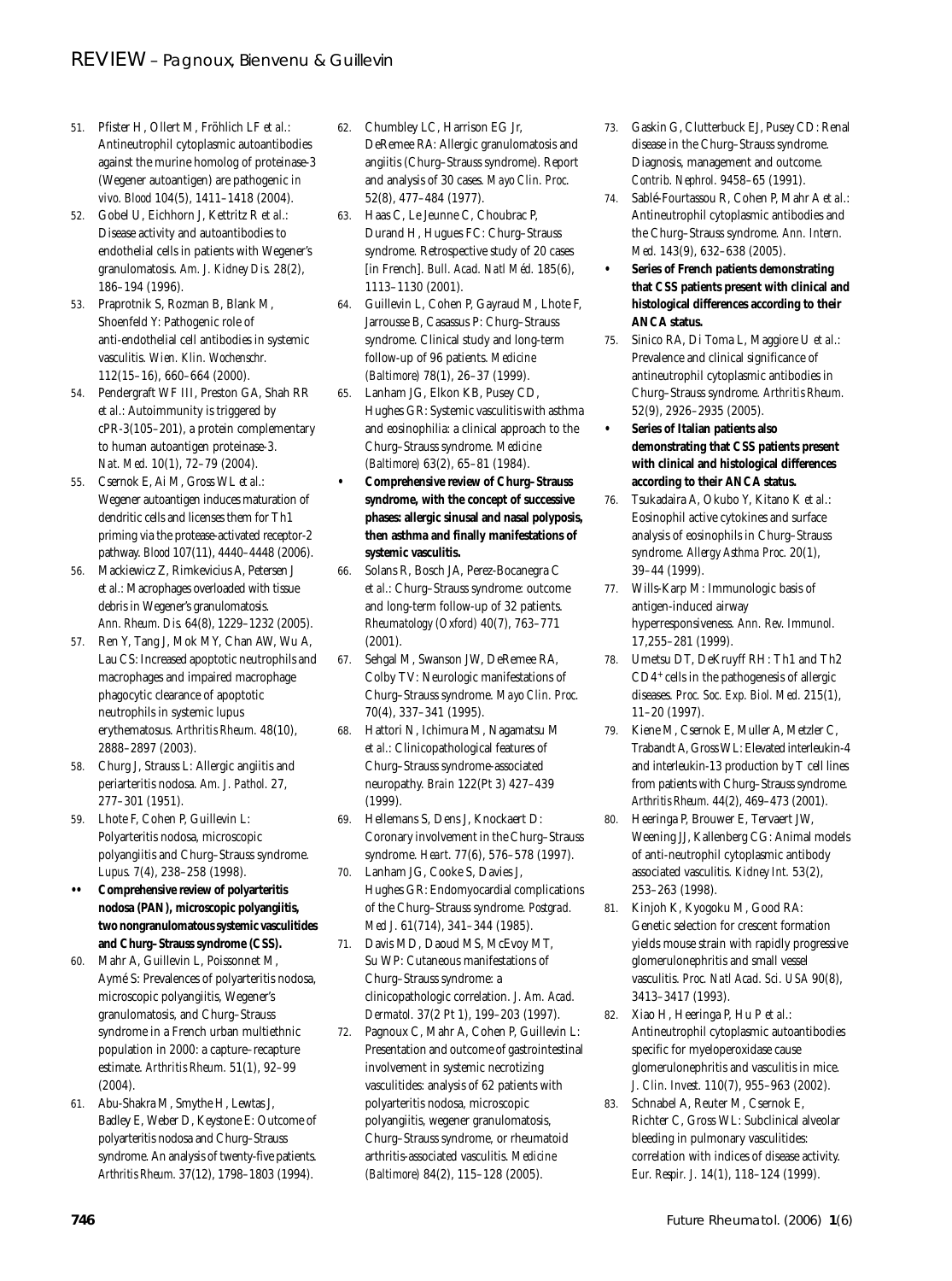- 84. Tai PC, Holt ME, Denny P, Gibbs AR, Williams BD, Spry CJ: Deposition of eosinophil cationic protein in granulomas in allergic granulomatosis and vasculitis: the Churg–Strauss syndrome. *Br. Med. J. Clin. Res. Ed.* 289(6442), 400–402 (1984).
- 85. Peen E, Hahn P, Lauwers G, Williams RC Jr, Gleich G, Kephart GM: Churg–Strauss syndrome: localization of eosinophil major basic protein in damaged tissues. *Arthritis Rheum.* 43(8), 1897–1900 (2000).
- 86. Kurland LT, Chuang TY, Hunder G: The epidemiology of systemic arteritis. In: *The Epidemiology Of The Rheumatic Diseases.* Lawrence RC (Ed.). Gower, NY, USA 196–205 (1984).
- 87. Salvarani C, Cantini F, Boiardi L, Hunder GG: Polymyalgia rheumatica and giant-cell arteritis. *N. Engl. J. Med.* 347(4), 261–271 (2002).
- **Comprehensive review of giant cell (temporal) arteritis (GCA).**
- 88. Baldursson O, Steinsson K, Bjornsson J, Lie JT: Giant cell arteritis in Iceland. An epidemiologic and histopathologic analysis. *Arthritis Rheum.* 37(7), 1007–1012 (1994).
- 89. Hunder GG: Epidemiology of giant-cell arteritis. *Cleve. Clin. J. Med.* 69(Suppl. 2), SII79–SII82 (2002).
- 90. Armona J, Rodriguez-Valverde V, Gonzalez-Gay MA *et al.*: Giant cell arteritis. A study of 191 patients. *Med. Clin. (Barc),* 105(19), 734–737 (1995).
- 91. Gonzalez-Gay MA, Barros S, Lopez-Diaz MJ, Garcia-Porrua C, Sanchez-Andrade A, Llorca J: Giant cell arteritis: disease patterns of clinical presentation in a series of 240 patients. *Medicine (Baltimore)* 84(5), 269–276 (2005).
- **Impressive series of GCA patients, with an up-to-date clinical description.**
- 92. Salvarani C, Silingardi M, Ghirarduzzi A *et al.*: Is duplex ultrasonography useful for the diagnosis of giant-cell arteritis? *Ann. Intern. Med.* 137(4), 232–238 (2002).
- 93. Evans JM, O'Fallon WM, Hunder GG: Increased incidence of aortic aneurysm and dissection in giant cell (temporal) arteritis. A population-based study. *Ann. Intern. Med.*  122(7), 502–507 (1995).
- 94. Paulley JW: Ischaemic heart disease in giant cell arteritis. *Lancet* 1(8165), 421 (1980).
- 95. Lie JT: Illustrated histopathologic classification criteria for selected vasculitis syndromes. American College of Rheumatology Subcommittee on Classification of Vasculitis. *Arthritis Rheum.* 33(8), 1074–1087 (1990).
- 96. Baum EW, Sams WM Jr, Payne RR: Giant cell arteritis: a systemic disease with rare cutaneous manifestations. *J. Am. Acad. Dermatol.* 6(6), 1081–1088 (1982).
- 97. Small P, Brisson ML: Wegener's granulomatosis presenting as temporal arteritis. *Arthritis Rheum.* 34(2), 220–223 (1991).
- 98. Kerr G: Takayasu's arteritis. *Curr. Opin. Rheumatol.* 6(1), 32–38 (1994).
- 99. Kumar S, Subramanyan R, Mandalam KR *et al.*: Aneurysmal form of aortoarteritis (Takayasu's disease): analysis of thirty cases. *Clin. Radiol.* 42(5), 342–347 (1990).
- 100. Frances C, Boisnic S, Bletry O *et al.*: Cutaneous manifestations of Takayasu arteritis. A retrospective study of 80 cases. *Dermatologica* 181(4), 266–272 (1990).
- 101. Pascual-Lopez M, Hernandez-Nunez A, Aragues-Montanes M, Dauden E, Fraga J, Garcia-Diez A: Takayasu's disease with cutaneous involvement. *Dermatology*. 208(1), 10–15 (2004).
- 102. Yang CD, Teng JL, Gu YY, Chen SL: Takayasu's arteritis presenting with bilateral pulmonary granulomatosis. *Clin. Rheumatol.*  1–3 (2006) (Epub ahead of print).
- 103. Kussmaul A, Maier R: Ueber eine bisher nicht beschriebene eigenthümliche Arterienerkrankung (Periarteritis nodosa), die mit Morbus Brightii und rapid fortschreitender allgemeiner Muskellähmung einhergeht. *Dtsch. Arch. Klin. Med*. 1484–518 (1866).
- 104. Turki S, Guillevin L, Dallot A *et al.*: Nodular and granulomatous form of periarteritis nodosa caused by the hepatitis B virus. *Ann. Dermatol. Venereol*. 121(4), 325–327 (1994).
- 105. Gayraud M, Guillevin L, Le Toumelin P *et al.*: Long-term followup of polyarteritis nodosa, microscopic polyangiitis, and Churg–Strauss syndrome: analysis of four prospective trials including 278 patients. *Arthritis Rheum.* 44(3), 666–675 (2001).
- 106. Guillevin L, Mahr A, Callard P *et al.*: Hepatitis B virus-associated polyarteritis nodosa: clinical characteristics, outcome, and impact of treatment in 115 patients. *Medicine (Baltimore)* 84(5), 313–322 (2005).
- **•• Most important series of hepatitis B virus-associated PAN.**
- 107. Gunal N, Kara N, Cakar N, Kocak H, Kahramanyol O, Cetinkaya E: Cardiac involvement in childhood polyarteritis nodosa. *Int. J. Cardiol.* 60(3), 257–262 (1997).
- 108. Travers RL, Allison DJ, Brettle RP, Hughes GR: Polyarteritis nodosa: a clinical and angiographic analysis of 17 cases. *Semin. Arthritis Rheum.* 8(3), 184–199 (1979).
- 109. Schrader ML, Hochman JS, Bulkley BH: The heart in polyarteritis nodosa: a clinicopathologic study. *Am. Heart J.*  109(6), 1353–1359 (1985).
- 110. Fortin PR, Larson MG, Watters AK, Yeadon CA, Choquette D, Esdaile JM: Prognostic factors in systemic necrotizing vasculitis of the polyarteritis nodosa group – a review of 45 cases. *J. Rheumatol.* 22(1), 78–84 (1995).
- 111. Cohen RD, Conn DL, Ilstrup DM: Clinical features, prognosis, and response to treatment in polyarteritis. *Mayo Clin. Proc.* 55(3), 146–155 (1980).
- 112. Leib ES, Restivo C, Paulus HE: Immunosuppressive and corticosteroid therapy of polyarteritis nodosa. *Am. J. Med.* 67(6), 941–947 (1979).
- 113. Frohnert P, Sheps S: Long term follow-up study of periarteritis nodosa. *Am. J. Med.* 438–414 (1967).
- 114. Guillevin L, Le Thi Huong D, Godeau P, Jais P, Wechsler B: Clinical findings and prognosis of polyarteritis nodosa and Churg–Strauss angiitis: a study in 165 patients. *Br. J. Rheumatol.* 27(4), 258–264 (1988).
- 115. Mowrey FH, Lundberg EA: The clinical manifestations of essential polyanglitis (periarteritis nodosa), with emphasis on the hepatic manifestations. *Ann. Intern. Med.*  40(6), 1145–1164 (1954).
- 116. Moore P, Fauci A: Neurologic manifestations of systemic vasculitis: a retrospective and prospective study of the clinico-pathologic features and responses to therapy in 25 patients. *Am. J. Med.* 71, 517–524 (1981).
- 117. Guillevin L, Lhote F, Jarrousse B, Fain O: Treatment of polyarteritis nodosa and Churg–Strauss syndrome. A meta-analysis of 3 prospective controlled trials including 182 patients over 12 years. *Ann. Méd. Interne.* 143(6), 405–416 (1992).
- 118. Guillevin L, Lhote F, Gayraud M *et al.*: Prognostic factors in polyarteritis nodosa and Churg–Strauss syndrome. A prospective study in 342 patients. *Medicine (Baltimore).*  75(1), 17–28 (1996).
- **•• Serum creatininemia greater than 140 µmol/l, proteinuria greater than 1 g/day and/or specific CNS, gastrointestinal and/or cardiomyopathic features are factors of poor prognosis (five factor score [FFS]) in PAN and CSS.**
- 119. Prince AM, Trépo C: Role of immune complexes involving SH antigen in pathogenesis of chronic active hepatitis and polyarteritis nodosa. *Lancet* 1(7713), 1309–1312 (1971).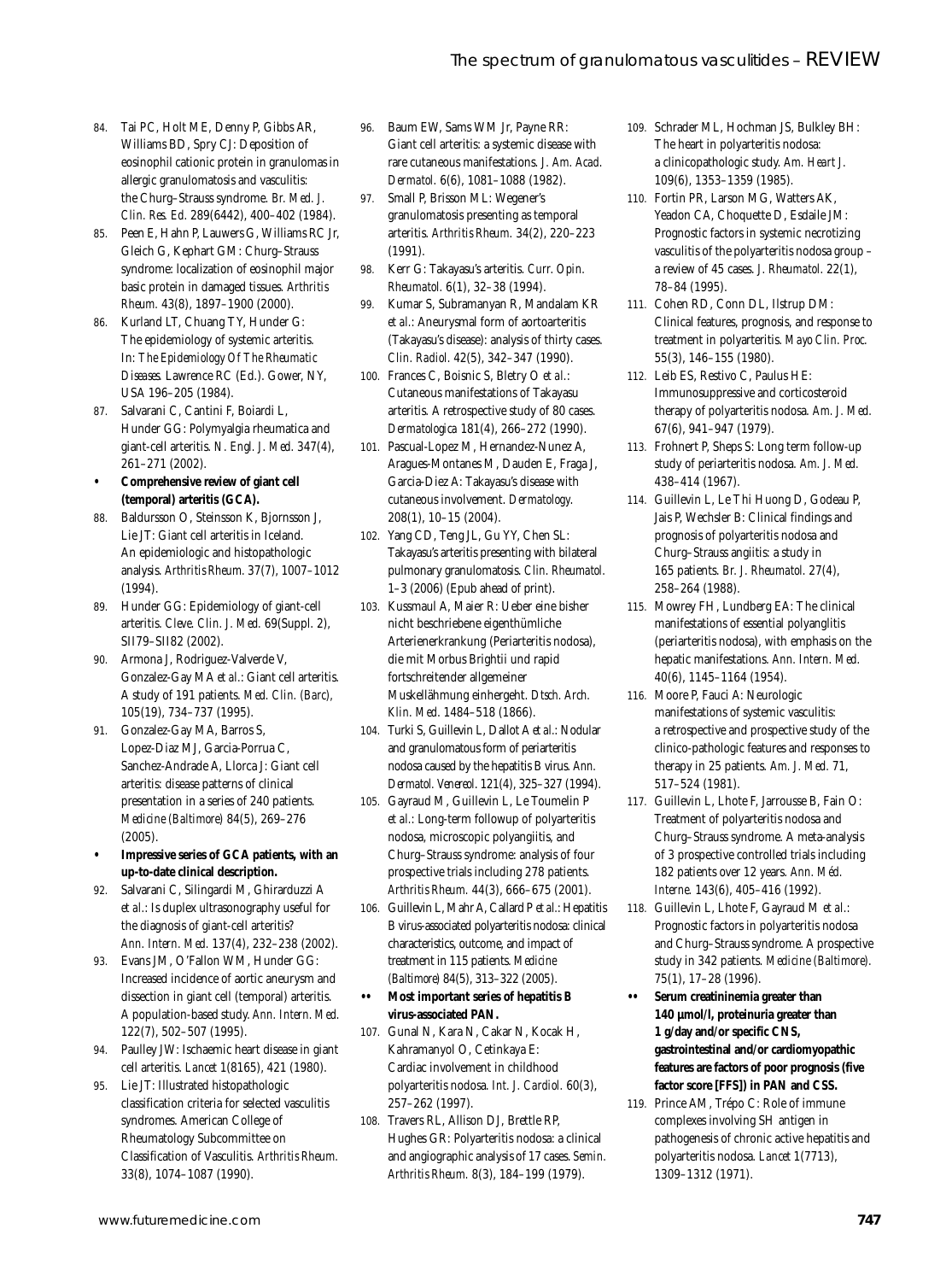- 120. Trépo C, Thivolet J: Hepatitis associated antigen and periarteritis nodosa (PAN). *Vox Sang.* 19(3), 410–411 (1970).
- 121. Corman LC, Dolson DJ: Polyarteritis nodosa and parvovirus B19 infection. *Lancet* 339(8791), 491 (1992).
- 122. Calabrese LH: Vasculitis and infection with the human immunodeficiency virus. *Rheum. Dis. Clin. North Am.* 17(1), 131–147 (1991).
- 123. Trépo C, Zuckerman A, Bird R, Prince A: The role of circulating hepatitis B antigen/antibody immune complexes in the pathogenesis of vascular and hepatic manifestations in polyarteritis nodosa. *J. Clin. Pathol.* 27,863–868 (1974).
- 124. Guillevin L, Ronco P, Verroust P: Circulating immune complexes in systemic necrotizing vasculitis of the polyarteritis nodosa group. Comparison of HBV-related polyarteritis nodosa and Churg–Strauss Angiitis. *J. Autoimmun.* 3(6), 789–792. (1990).
- 125. Turesson C, O'Fallon WM, Crowson CS, Gabriel SE, Matteson EL: Occurrence of extraarticular disease manifestations is associated with excess mortality in a community based cohort of patients with rheumatoid arthritis. *J. Rheumatol.* 29(1), 62–67 (2002).
- 126. Scott DG, Bacon PA, Tribe CR: Systemic rheumatoid vasculitis: a clinical and laboratory study of 50 cases. *Medicine (Baltimore)* 60(4), 288–297 (1981).
- **•• One of the most important series published to date on rheumatoid arthritis-associated vasculitis.**
- 127. Gravallese EM, Corson JM, Coblyn JS, Pinkus GS, Weinblatt ME: Rheumatoid aortitis: a rarely recognized but clinically significant entity. *Medicine (Baltimore)*  68(2), 95–106 (1989).
- 128. Magro CM, Crowson AN: The spectrum of cutaneous lesions in rheumatoid arthritis: a clinical and pathological study of 43 patients. *J. Cutan. Pathol.* 30(1), 1–10 (2003).
- 129. Puéchal X, Said G, Hilliquin P *et al.*: Peripheral neuropathy with necrotizing vasculitis in rheumatoid arthritis. A clinicopathologic and prognostic study of thirty-two patients. *Arthritis Rheum.* 38(11), 1618–1629 (1995).
- 130. Drenkard C, Villa AR, Reyes E, Abello M, Alarcon-Segovia D: Vasculitis in systemic lupus erythematosus. *Lupus* 6(3), 235–242 (1997).
- **Didactic review of vasculitis as a complication of systemic lupus erythematosus.**
- 131. Cardinali C, Caproni M, Bernacchi E, Amato L, Fabbri P: The spectrum of cutaneous manifestations in lupus erythematosus – the Italian experience. *Lupus* 9(6), 417–423 (2000).
- 132. Koerner C, Sommer C, Knauth M, Breitbart A, Wildemann B: Granulomatous cerebral vasculitis in systemic lupus erythematosus during systemic remission of disease. *J. Neurol.* 247(9), 722–724 (2000).
- 133. Datta SK, Gandhi VC, Lee HJ, Pillay VK, Dunea G: Granuloma in systemic lupus erythematosus. *S. Afr. Med. J.* 46(41), 1514–1516 (1972).
- 134. Callen JP, Kingman J: Cutaneous vasculitis in systemic lupus erythematosus. A poor prognostic indicator. *Cutis* 32(5), 433–436 (1983).
- 135. Garcia-Carrasco M, Ramos-Casals M, Rosas J *et al.*: Primary Sjogren syndrome: clinical and immunologic disease patterns in a cohort of 400 patients. *Medicine (Baltimore)* 81(4), 270–280 (2002).
- 136. Lie JT: Isolated necrotizing and granulomatous vasculitis causing ischemic bowel disease in primary Sjogren's syndrome. *J. Rheumatol.* 22(12), 2375–2377 (1995).
- 137. Ramos-Casals M, Anaya JM, Garcia-Carrasco M *et al.*: Cutaneous vasculitis in primary Sjogren syndrome: classification and clinical significance of 52 patients. *Medicine (Baltimore)* 83(2), 96–106 (2004).
- 138. Sabat M, Leulmo J, Saez A: Cutaneous granulomatous vasculitis in metastatic Crohn's disease. *J. Eur. Acad. Dermatol. Venereol.* 19(5), 652–653 (2005).
- 139. Chalvardjian A, Nethercott JR: Cutaneous granulomatous vasculitis associated with Crohn's disease. *Cutis.* 30(5), 645–655 (1982).
- 140. Slater DN, Waller PC, Reilly G: Cutaneous granulomatous vasculitis: presenting feature of Crohn's disease. *J. R. Soc. Med.* 78(7), 589–590 (1985).
- 141. Wakefield AJ, Sankey EA, Dhillon AP *et al.*: Granulomatous vasculitis in Crohn's disease. *Gastroenterology* 100(5 Pt 1), 1279–1287 (1991).
- 142. Fernandes SR, Singsen BH, Hoffman GS: Sarcoidosis and systemic vasculitis. *Semin. Arthritis Rheum.* 30(1), 33–46 (2000).
- 143. Takemura T, Shishiba T, Akiyama O, Oritsu M, Matsui Y, Eishi Y: Vascular involvement in cutaneous sarcoidosis. *Pathol. Int.* 47(2–3), 84–89 (1997).
- 144. Liebow AA, Carrington CR, Friedman PJ: Lymphomatoid granulomatosis. *Hum. Pathol.* 3(4), 457–558 (1972).
- 145. Dutz JP, Benoit L, Wang X *et al.*: Lymphocytic vasculitis in X-linked lymphoproliferative disease. *Blood* 97(1), 95–100 (2001).
- 146. Beaty MW, Toro J, Sorbara L *et al.*: Cutaneous lymphomatoid granulomatosis: correlation of clinical and biologic features. *Am. J. Surg. Pathol.* 25(9), 1111–1120  $(2001)$
- 147. Hochberg EP, Gilman MD, Hasserjian RP: Case records of the Massachusetts General Hospital. Case 17 – 2006 – a 34-year-old man with cavitary lung lesions. *N. Engl. J. Med.* 354(23), 2485–2493 (2006).
- **Well-documented case report of a patient with lymphomatoid granulomatosis mimicking WGL.**
- 148. Patton WF, Lynch JP III: Lymphomatoid granulomatosis. Clinicopathologic study of four cases and literature review. *Medicine (Baltimore)* 61(1), 1–12 (1982).
- 149. Katzenstein AL, Carrington CB, Liebow AA: Lymphomatoid granulomatosis: a clinicopathologic study of 152 cases. *Cancer*. 43(1), 360–373 (1979).
- 150. Carlson KC, Gibson LE: Cutaneous signs of lymphomatoid granulomatosis. *Arch. Dermatol.* 127(11), 1693–1698 (1991).
- 151. Scarabello A, Leinweber B, Ardigo M *et al.*: Cutaneous lymphomas with prominent granulomatous reaction: a potential pitfall in the histopathologic diagnosis of cutaneous T- and B-cell lymphomas. *Am. J. Surg. Pathol.* 26(10), 1259–1268 (2002).
- 152. Inwards DJ, Piepgras DG, Lie JT, O'Neill BP, Scheithauer BW, Habermann TM: Granulomatous angiitis of the spinal cord associated with Hodgkin's disease. *Cancer* 68(6), 1318–1322 (1991).
- 153. Wooten MD, Jasin HE: Vasculitis and lymphoproliferative diseases. *Semin. Arthritis Rheum.* 26(2), 564–574 (1996).
- 154. Sheehy N, Sheehan K, Brett F, Kay E, Grogan L, Delanty N: Hodgkins disease presenting with granulomatous angiitis of the central nervous system. *J. Neurol.* 250(1), 112–113 (2003).
- 155. Snow JL, el-Azhary RA, Gibson LE, Estes SA, Espy MJ, Smith TF: Granulomatous vasculitis associated with herpes virus: a persistent, painful, postherpetic papular eruption. *Mayo Clin. Proc.* 72(9), 851–853 (1997).
- 156. Rodriguez-Pereira C, Suarez-Penaranda JM, del Rio E, Forteza-Vila J: Cutaneous granulomatous vasculitis after herpes zoster infection showing polyarteritis nodosa-like features. *Clin. Exp. Dermatol.* 22(6), 274–276 (1997).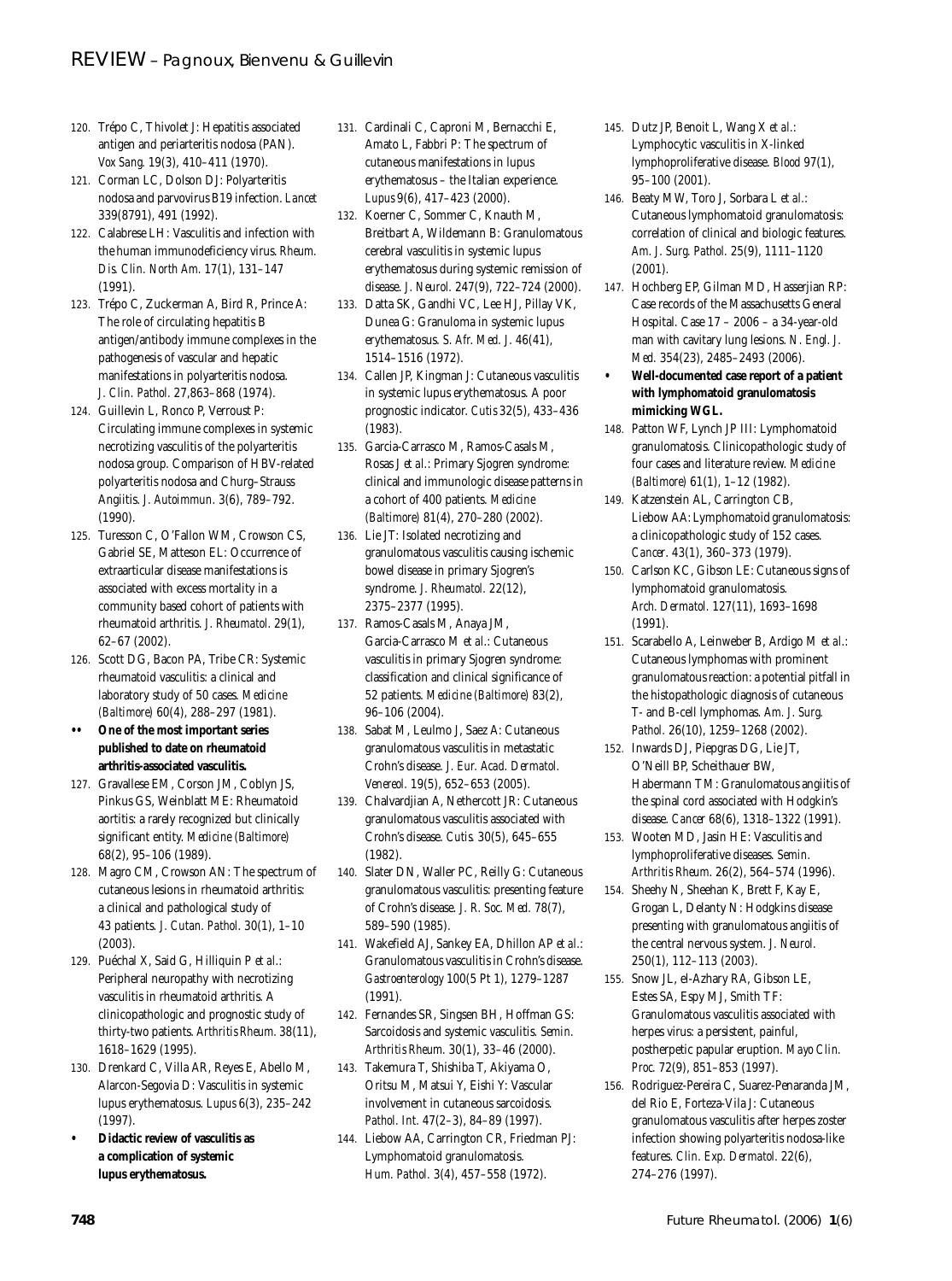- 157. Crowson AN, Nuovo G, Ferri C, Magro CM: The dermatopathologic manifestations of hepatitis C infection: a clinical, histological, and molecular assessment of 35 cases. *Hum. Pathol.* 34(6), 573–579 (2003).
- 158. Rieu V, Cohen P, André MH *et al.*: Characteristics and outcome of 49 patients with symptomatic cryoglobulinaemia. *Rheumatology (Oxford).* 41(3), 290–300 (2002).
- 159. Garcia-Garcia JA, Macias J, Castellanos V *et al.*: Necrotizing granulomatous vasculitis in advanced HIV infection. *J. Infect.* 47(4), 333–335 (2003).
- 160. Corman LC, Staud R: Association of Wegener's granulomatosis with parvovirus B19 infection: comment on the concise communication by Nikkari *et al*. *Arthritis Rheum.* 38(8), 1174–1175 (1995).
- 161. Kallenberg CG, Stegeman CA, Tervaert JW: Staphylococcus aureus, trimethoprimsulfamethoxazole, and Wegener's granulomatosis. *Sarcoidosis Vasc. Diffuse Lung Dis.* 13(3), 253–255 (1996).
- 162. Stegeman CA, Tervaert JW, Sluiter WJ, Manson WL, de Jong PE, Kallenberg CG: Association of chronic nasal carriage of Staphylococcus aureus and higher relapse rates in Wegener granulomatosis. *Ann. Intern. Med.* 120(1), 12–17 (1994).
- 163. Zumla A, James DG: Granulomatous infections: etiology and classification. *Clin. Infect. Dis.* 23(1), 146–158 (1996).
- **•• Comprehensive review of infections that can potentially be associated with granulomatous inflammation and/or granulomatous vasculitis.**
- 164. Zeller V, Lortholary O: Vasculitis secondary to fungal infections (in French). *Presse Méd.* 33(19 Pt 2), 1385–1388 (2004).
- 165. Aisenfarb JC, Dupre-Minet M, Asseman P, Chammas E, Lesenne M, Thery C: Primary aspergillus endocarditis (in French). *Arch. Mal. Coeu. Vaiss.* 86(2), 259–261 (1993).
- 166. Hammar SP: Granulomatous vasculitis. *Semin. Respir. Infect.* 10(2), 107–120 (1995).
- 167. Abril A, Calamia KT, Cohen MD: The Churg Strauss syndrome (allergic granulomatous angiitis): review and update. *Semin. Arthritis Rheum.* 33(2), 106–114 (2003).
- 168. Pagnoux C, Guilpain P, Hauser T, Guillevin L: Churg–Strauss syndrome and leukotriene modifying agents. *Clinical Pulmonary Medicine* 11(6), 349–354 (2004).
- 169. Weschler M: Churg–Strauss syndrome with montelukast. *Thorax* 56(5), 417 (2001).
	-
- 170. Harper L, Chin L, Daykin J *et al.*: Propylthiouracil and carbimazole-associated antineutrophil cytoplasmic antibodies (ANCA) in patients with Graves' disease. *Clin. Endocrinol. (Oxford)* 60(6), 671–675 (2004).
- 171. Seve P, Stankovic K, Michalet V, Vial T, Scoazec JY, Broussolle C: Carbimazole induced eosinophilic granulomatous vasculitis localized to the stomach. *J. Intern. Med.* 258(2), 191–195 (2005).
- 172. Gaffey CM, Chun B, Harvey JC, Manz HJ: Phenytoin-induced systemic granulomatous vasculitis. *Arch. Pathol. Lab. Med.* 110(2), 131–135 (1986).
- 173. Eeckhout E, Willemsen M, Deconinck A, Somers G: Granulomatous vasculitis as a complication of potassium iodide treatment for Sweet's syndrome. *Acta Derm. Venereol.* 67(4), 362–364 (1987).
- 174. Gertner E, Hamlar D: Necrotizing granulomatous vasculitis associated with cocaine use. *J. Rheumatol.* 29(8), 1795–1797 (2002).
- 175. Chevalier X, Rostoker G, Larget-Piet B, Gherardi R: Schoenlein-Henoch purpura with necrotizing vasculitis after cocaine snorting. *Clin. Nephrol.* 43(5), 348–349 (1995).
- 176. Hammar SP, Williams MG, Dodson RF: Pulmonary granulomatous vasculitis induced by insoluble particulates: a case report. *Ultrastruct. Pathol.* 27(6), 439–449 (2003).
- 177. Saltini C, Amicosante M: Beryllium disease. *Am. J. Med. Sci.* 321(1), 89–98 (2001).
- 178. Moins-Teisserenc HT, Gadola SD, Cella M *et al.*: Association of a syndrome resembling Wegener's granulomatosis with low surface expression of HLA class-I molecules. *Lancet* 354(9190), 1598–1603 (1999).
- 179. Cefle A, Kilicaslan I, Gul A, Kamali S, Inanc M, Konice M: Necrotizing crescentic glomerulonephritis with granulomatous vasculitis in a patient with familial Mediterranean fever and renal amyloidosis. *Clin. Exp. Rheumatol.* 22(4 Suppl. 34), S80 (2004).
- 180. Kasantikul V, Kasantikul D: Localized necrotizing arteritis of the central nervous system. *Surg. Neurol.* 43(5), 510–512 (1995).
- 181. Moore PM: Neurological manifestation of vasculitis: update on immunopathogenic mechanisms and clinical features. *Ann. Neurol.*  37(Suppl 1S), S131–S141 (1995).
- 182. Calabrese LH, Furlan AJ, Gragg LA, Ropos TJ: Primary angiitis of the central nervous system: diagnostic criteria and clinical approach. *Cleve. Clin. J. Med.* 59(3), 293–306 (1992).
- 183. Calabrese LH, Mallek JA: Primary angiitis of the central nervous system. Report of 8 new cases, review of the literature, and proposal for diagnostic criteria. *Medicine (Baltimore).* 67(1), 20–39 (1988).
- 184. Calabrese LH, Duna GF: Evaluation and treatment of central nervous system vasculitis. *Curr. Opin. Rheumatol.* 7(1), 37–44 (1995).
- **Comprehensive review of cerebral vasculitis.**
- 185. Hunn M, Robinson S, Wakefield L, Mossman S, Abernethy D: Granulomatous angiitis of the CNS causing spontaneous intracerebral haemorrhage: the importance of leptomeningeal biopsy. *J. Neurol. Neurosurg. Psychiatry* 65(6), 956–957 (1998).
- 186. Calabrese LH: Vasculitis of the central nervous system. *Rheum. Dis. Clin. North Am.* 21(4), 1059–1076 (1995).
- 187. Younger DS, Calabrese LH, Hays AP: Granulomatous angiitis of the nervous system. *Neurol. Clin.* 15(4), 821–834 (1997).
- 188. Pagnoux C, Guillevin L: Peripheral neuropathy in systemic vasculitides. *Curr. Opin. Rheumatol.* 17(1), 41–48 (2005).
- 189. Hamidou MA, Moreau A, Toquet C, El Kouri D, de Faucal P, Grolleau JY: Temporal arteritis associated with systemic necrotizing vasculitis. *J. Rheumatol.* 30(10), 2165–2169 (2003).
- 190. Flores-Suarez LF, Cabiedes J, Villa AR, van der Woude FJ, Alcocer-Varela J: Prevalence of antineutrophil cytoplasmic autoantibodies in patients with tuberculosis. *Rheumatology (Oxford)* 42(2), 223–229 (2003).
- 191. Teixeira L, Mahr A, Jaureguy F *et al.*: Low seroprevalence and poor specificity of antineutrophil cytoplasmic antibodies in tuberculosis. *Rheumatology (Oxford)* (2004).
- 192. Hoffman GS, Cid MC, Hellmann DB *et al.*: A multicenter, randomized, double-blind, placebo-controlled trial of adjuvant methotrexate treatment for giant cell arteritis. *Arthritis Rheum.* 46(5), 1309–1318 (2002).
- **The adjuvant use of methotrexate does not confer any benefit in terms of disease control or corticosteroid sparing in patients with giant cell arteritis.**
- 193. Cohen P, Pagnoux C, Mahr A *et al.*: Treatment of Churg–Strauss syndrome without poor prognostic factor at baseline with corticosteroids alone. Preliminary results of a prospective multicenter trial. *Arthritis Rheum.* 48 (Suppl. 9), S209 (2003).